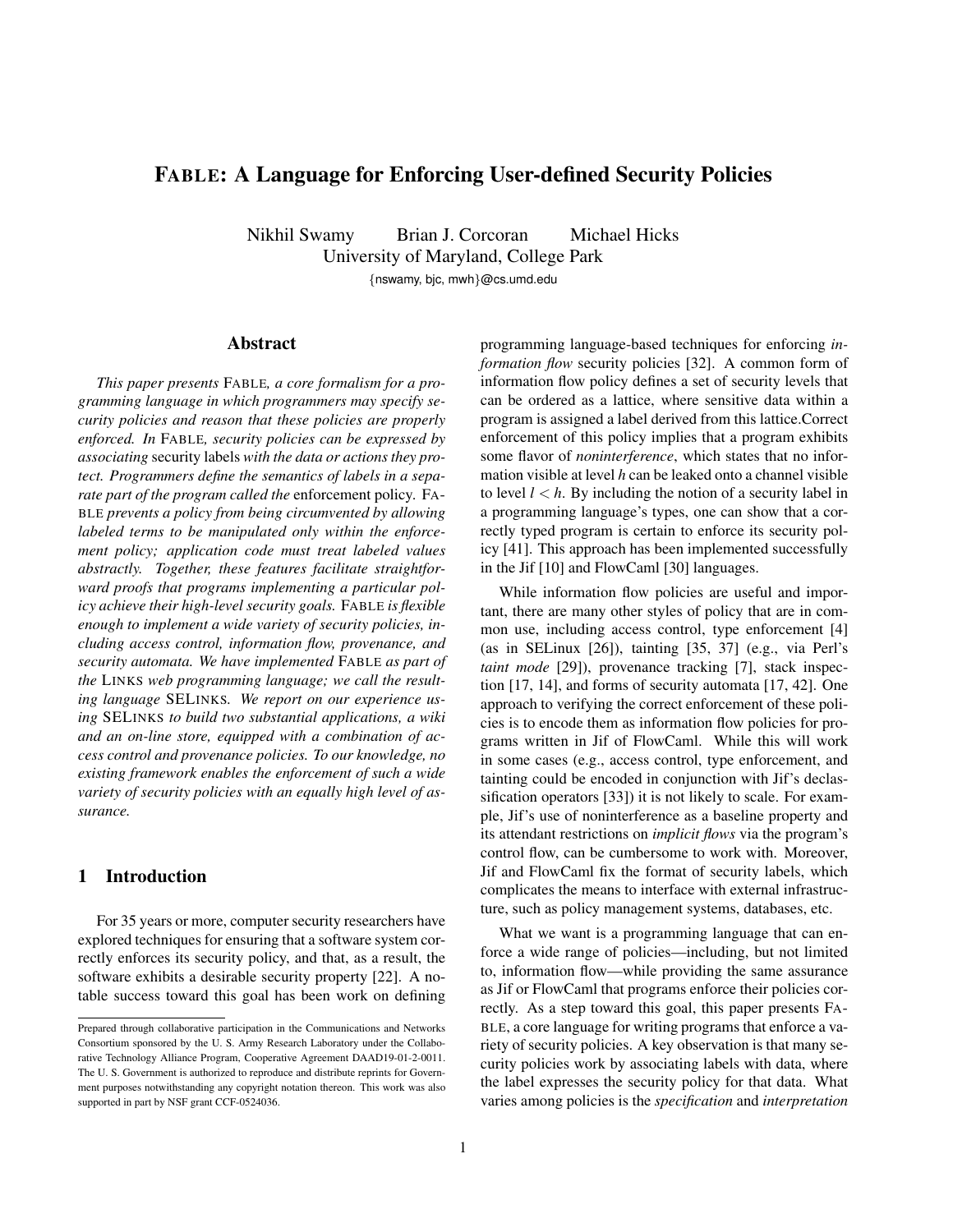of labels, in terms of the actions that are permitted or denied.

This observation is embodied in FABLE in two respects. First, programmers can define custom security labels and associate them with the data they protect using dependent types. For example, a programmer could define a label *LOW*, and an integer value protected by this label would have type int{*LOW*}. As another example, the programmer could define a label *ACL*(*Alice*, *Bob*) where an integer with type int{*ACL*(*Alice*, *Bob*)} is meant to be accessed by only *Alice* or *Bob*. Second, programmers define the interpretation of labels in special *enforcement policy* functions separated from the rest of the program. For example, the semantics of our access control label could be implemented by the following enforcement policy function:

```
policy access\_simple (acl:lab, x:int{acl}) =
if (member user acl) then {◦}x else −1
```
This function takes a label like *ACL*(*Alice*, *Bob*) as its first argument, and an integer protected by that ACL as its second argument. If the current user (represented by variable *user*) is a member of *x*'s ACL (according to some function *member*, not shown), then *x* is returned with its label removed, expressed by the syntax  $\{\circ\}x$ , so that it can be accessed by the main program. If the membership test fails, it returns −1 and *x*'s value is not released.

FABLE does not, in and of itself, guarantee that a security policy is correctly implemented, but FABLE's design greatly simplifies proof of this fact. In particular, FABLE's type system ensures that labeled data (that is, data with a type  $t\{l\}$ ) is treated *abstractly* by the main program, since terms with a labeled type can only be constructed, examined, or changed within enforcement policy code. Moreover, FABLE's type system ensures that the main program cannot sever or forge the association between a label and the data it protects. In effect, FABLE ensures *complete mediation* of the user's label policy in that no data can be accessed without consulting the correct security policy.

To demonstrate FABLE's flexibility we have used it to encode a range of policies, including access control, static [32] and dynamic information flow [46] with forms of declassification [20], provenance tracking [7] and policies based on security automata [42]. In our experience, the soundness of FABLE makes proofs of security properties no more difficult—and arguably simpler—than proofs of similar properties in specialized languages [30, 40, 41]. To demonstrate this fact we present proofs of correctness for our access control, provenance, and static information flow policies. FABLE opens the possibility of partially automating such proofs, along the lines of user-defined type systems [8], though we leave exploration of this issue to future work. To our knowledge, no existing framework enables the enforcement of such a wide variety of security policies with an equally high level of assurance.

To evaluate FABLE's practicality we have implemented FABLE as an extension to the LINKS web programming language [12]. We call the resulting language SELINKS (for *Security-Enhanced* LINKS). We have built two substantial applications using SELINKS: SEWIKI, a 3500-line secure blog/wiki inspired by *Intellipedia* [31] that implements a combined access control and provenance policy, and SEWINESTORE, a 1000-line e-commerce application distributed with LINKS extended with an access control policy. In general, we have found that FABLE's label-based security policies are neither lacking nor burdensome, and the modular separation of the enforcement policy permitted some reuse of policy code between the two applications.

In the remainder of the paper we present FABLE, our core language for defining and enforcing custom, label-based security policies (Section 2). We show how FABLE can be used to define a range of security policies and that FABLE's design simplifies proofs that these policies are implemented correctly (Section 3). In Section 4 we discuss our SELINKS implementation of FABLE for building web applications and our experience building SEWIKI and SEWINESTORE. Section 5 discusses related work, and Section 6 sketches future work and concludes.

## 2 FABLE: System F with Labels

This section presents the syntax, static semantics, and operational semantics of FABLE. The next section illustrates FABLE's flexibility by presenting example policies along with proofs of their attendant security properties.

### 2.1. Syntax

Figure 1 defines FABLE's syntax. Throughout, we use the notation  $\vec{a}$  to stand for a list of elements of the form  $a_1, \ldots, a_n$ ; where the context is clear, we will also treat  $\vec{a}$  as the set of elements  $\{a_1, \ldots, a_n\}.$ 

Expressions *e* extend a standard polymorphic λcalculus, System F [16]. Standard forms include integer values *n*, variables *x*, abstractions  $\lambda x$ :*t.e*, term application  $e_1 e_2$ , the fixpoint combinator fix *x*:*t*.*v*, type abstraction  $\Lambda \alpha.e$ and type application  $e[t]$ . We exclude mutable references from the language to simplify the presentation. Our technical report [38] extends the language with references and considers their effect on various policies, e.g., information flows through side effects.

The syntactic constructs specific to FABLE are distinguished in Figure 1. The expression  $C(\vec{e})$  is a label, where *C* represents an arbitrary constructor and each  $e_i \in \vec{e}$  must itself be a label; e.g., in *ACL*(*Alice*, *Bob*), *ACL* is 2-ary label constructor and *Alice* and *Bob* are 0-ary label constructors. Labels can be examined by pattern matching. For example,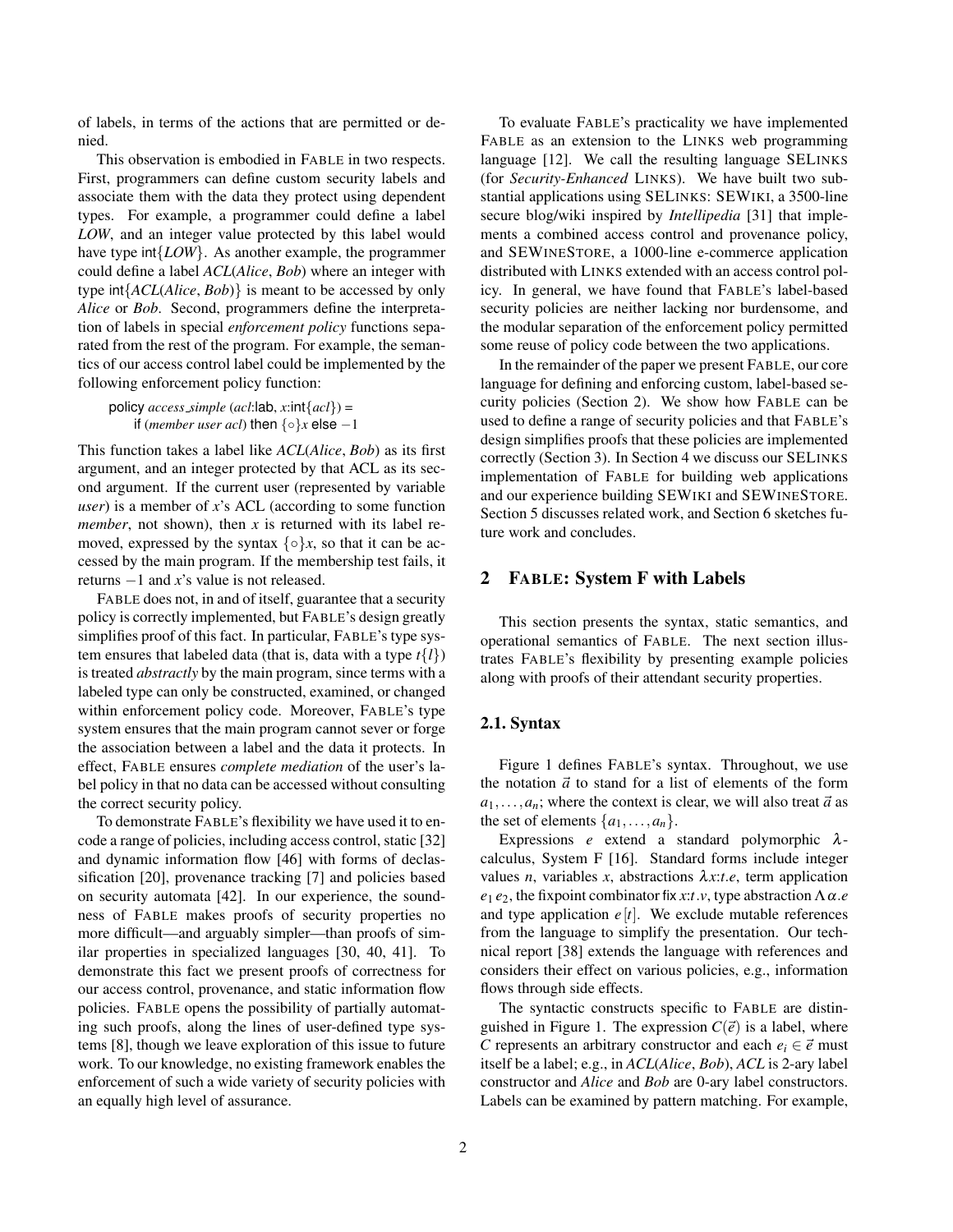|                  |  | Expressions $e ::= n   x   \lambda x : t \cdot e   e_1 e_2   \text{fix } x : t \cdot v   \Lambda \alpha \cdot e   e[t]$ | Patterns $p ::= x   C(\vec{p})$                    |  |                                                                        |
|------------------|--|-------------------------------------------------------------------------------------------------------------------------|----------------------------------------------------|--|------------------------------------------------------------------------|
| (Fable-specific) |  | $C(\vec{e})$   match e with $p_i \Rightarrow e_i   (e)   \{o\}e   \{e'\}e$                                              |                                                    |  | Pre-values $u ::= n   C(\vec{u})   \lambda x : t.e   \Lambda \alpha.e$ |
|                  |  | Types $t$ ::= $\int \alpha  \nabla \alpha \cdot t_2  (x:t_1) \rightarrow t_2$                                           |                                                    |  | App. values $v_{app}$ ::= $u \mid (\{e\}v_{pol})$                      |
| (Fable-specific) |  | $ ab   ab \sim e  t \{e\} $                                                                                             | Policy values $v_{pol}$ ::= $u \mid \{e\} v_{pol}$ |  |                                                                        |

#### **Figure 1. Syntax of** FABLE

the expression match *z* with  $ACL(x,y) \Rightarrow x$  would evaluate to *Alice* if *z*'s run-time value were *ACL*(*Alice*, *Bob*).

As explained earlier, FABLE introduces the notion of an *enforcement policy* that is a separate part of the program authorized to manipulate the labels on a type. Following Grossman et al. [18] we use *bracketed expressions* [e] to delimit policy code *e* from the main program. In practice, one could use code signing as in Java [17] to ensure that untrusted policy code cannot be injected into a program.As illustrated earlier, the expression {◦}*e* removes a label from  $e$ 's type, while  $\{e'\}e$  adds one. Labeling and unlabeling operations may only occur within policy code; we discuss these operations in detail below.

Standard types  $t$  include int, type variables  $\alpha$ , and universally quantified types  $\forall \alpha.t.$  Functions have dependent type  $(x:t_1) \rightarrow t_2$  where *x* names the argument and may be bound in *t*2. We illustrate the usage of these types shortly. Labels can be given either type lab or the *singleton type* lab∼*e*, which describes label expressions equivalent to *e*. For example, the label constructor *High* can be given the type lab and the type lab∼*High*. Singleton types are useful for constraining the form of label arguments to enforcement policy functions. For example, we could write a specialized form of our previous *access simple* function:

policy *access pub* (*acl*:lab∼*ACL*(*World*), *x*:int{*acl*}) = {◦}*x*

The FABLE type checker ensures this function is called only with expressions that evaluate to the label *ACL*(*World*) i.e., the call *access pub*(*ACL*(*Alice*,*Bob*),*e*) will be rejected. In effect, the type checker is performing access control at compile time according to the constraint embodied in the type. We will show in Section 3.3 that these constraints are powerful enough to encode an information flow policy that can be checked entirely at compile time.

The dependent type  $t\{e\}$  describes a term of type  $t$ that is associated with a label *e*. Such an association is made using the syntax  $\{e\}e'$ . For example,  $\{High\}1$  is an expression of type int{*High*}. Conversely, this association can be broken using the syntax {◦}*e*. For example,  $\{\circ\}(\{High\}1)$  has type int. Now we can illustrate how dependent function types  $(x:t_1) \rightarrow t_2$  can be used. The function *access simple* can be given the type  $(acl:lab) \rightarrow (x:int\{acl\}) \rightarrow int$  which indicates that the first argument *acl* serves as the label for the second argument *x*. Instead of writing  $(x:t_1) \rightarrow t_2$  when *x* does not appear in *t*2, we simply omit it. Thus *access simple*'s type could be written  $(\text{acl:lab}) \rightarrow \text{int}\{\text{acl}\}\rightarrow \text{int}.$ 

The operational semantics of Section 2.3 must distinguish between application and policy values in order to ensure that policy code does not inadvertently grant undue privilege to application functions. Application values  $v_{\text{max}}$ consist of either "pre-values" *u*—integers *n*, labels containing values, type and term abstractions—or labeled policy values wrapped with  $(\cdot)$  brackets. Values within policy code are pre-values preceded by zero or more relabeling operations.

Encodings. To make our examples more readable, we use the syntactic shorthands shown in Figure 2. The first three shorthands are mostly standard. We use the policy keyword to designate policy code instead of using brackets  $(\cdot)$ . A dependent pair  $(e, e')$  of type  $x: t \times t'$  allows *x*, the name for the first element, to be bound in  $t'$ , the type of the second element. For example, the first two arguments to the *access pub* function above could be packaged into a dependent pair of type (*acl*:lab∼*ACL*(*World*) ×int{*acl*}) which is inhabited by terms such as (*ACL*(*World*),{*ACL*(*World*)}1). Dependent pairs can be encoded using dependently typed functions. We extend the shorthand for function application, policy function definitions, type abbreviations, and tuples to multiple type and term arguments in the obvious way. We also write  $\Delta$  as a wildcard ("don't care") pattern variable.

Phantom label variables. We extend the notation for polymorphic functions in a way that permits quantification over the *expressions* that appear in a type. Consider the example below:

 $\text{policy } add \langle l \rangle(x:\text{int}\{l\}, y:\text{int}\{l\}) = \{l\}(\{\circ\}x + \{\circ\}y)$ 

This policy function takes two like-labeled integers *x* and *y* as arguments, unlabels them and adds them together, and finally relabels the result, having type int{*l*}. This function is unusual because the label *l* is not a normal term argument, but is being quantified—any label *l* would do.

The reason this makes sense is that in FABLE, (un)labeling operations are merely hints to the type checker to (dis)associate a label term and a type. These operations, along with all types, can be erased at runtime without affecting the result of a computation. After erasing types, our example would become policy *add*  $(x, y) = x + y$ , which is clearly only a function of *x* and *y*, with no mention of *l*. For this reason, we can treat *add* as *polymorphic in the labels* of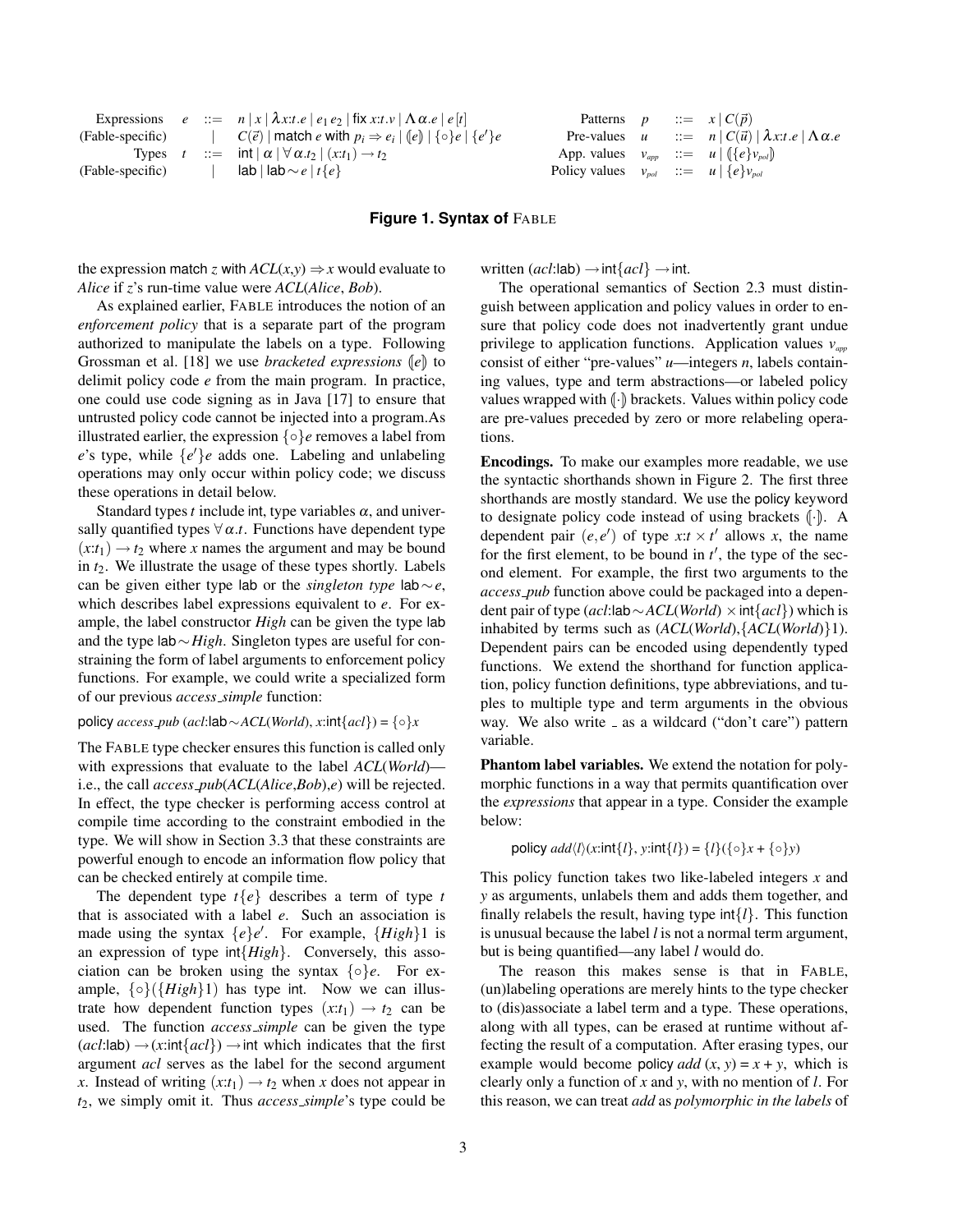| type abbreviation            | typename $N \alpha = t$ in $e_2$                     | $\equiv$ | $(N t' \mapsto ((\alpha \mapsto t')t))e_2$                                            |                           |
|------------------------------|------------------------------------------------------|----------|---------------------------------------------------------------------------------------|---------------------------|
| let binding                  | let $x = e_1$ in $e_2$                               | $\equiv$ | $(\lambda x: t.e_2)$ $e_1$                                                            | for some t                |
| polymorphic function def.    | $\det f(\alpha)(x:t) = e_1$ in $e_2$                 | $\equiv$ | let $f = f$ fix $f : t' \cdot \Lambda \alpha \cdot \lambda x : t \cdot e_1$ in $e_2$  | for some $t'$             |
| policy function def          | policy $f\langle \alpha \rangle(x:t) = e_1$ in $e_2$ | $\equiv$ | let $f = f$ ix $f : t' \cdot \Lambda \alpha \cdot \lambda x : t \cdot (e_1)$ in $e_2$ | f or some $t'$            |
| dependent tuple type         | $x:t\times t'$                                       | $\equiv$ | $\forall \alpha. ((x:t) \rightarrow t' \rightarrow \alpha) \rightarrow \alpha$        |                           |
| dependent tuple introduction | (e,e')                                               | $\equiv$ | $\Lambda \alpha . \lambda f: ((x:t) \rightarrow t' \rightarrow \alpha). f e e'$       | for some $t, t'$          |
| dependent tuple projection   | let $x,y=f$ in e                                     | $\equiv$ | $f[t_e](\lambda x : t \cdot \lambda y : t'.e)$                                        | for some t, t', and $t_e$ |

#### **Figure 2. Syntactic shorthands**

*x* and *y*—it can be called with any pair of integers that have the same label, irrespective of what label that might be. We express this kind of polymorphism by writing the *phantom label variable l*, together with any other normal type variables like  $\alpha, \beta, \ldots$ , in a list that follows the function name. In the example above, the phantom variable of *add* are listed as  $\langle l \rangle$ . Of course, not all label arguments are phantom. For instance, in the *access simple* function of Section 1, the *acl* is a label argument that *is* passed at runtime. For simplicity, we do not formalize phantom variable polymorphism. Our technical report [38] does model phantom variables and contains the associated proof of soundness.

Example: Access control policy. Figure 3 illustrates a simple, but complete, enforcement policy for access control. Protected data is given a label listing those users authorized to access the data. In particular, such data has type *t*{*acl*} where *acl* encodes the ACL as a label.

The policy's *login* function calls an external function *checkpw* to authenticate a user by checking a password. If authentication succeeds (the first pattern), *checkpw* returns a label *USER*(*k*) where *k* is some unique identifier for the user. The *login* function returns a pair consisting of this label and a integer labeled with it; this pair serves as our runtime representation of a principal. The *access* function takes the two elements of this pair as its first two arguments. Since FABLE enforces that only policies can produce labeled values, we are assured that the term with type  $int{USER(k)}$  can only have been produced by *login*. The *access* function's last two arguments consist of the protected data's label, *acl*, and the data itself, *data*. The *access* function calls the *member* function to see whether the user token *u* is present in the ACL. If successful, the label *TRUE* is returned, in which case *access* returns the data with its *acl* label removed.

### 2.2. Typing

Figure 4 defines the typing rules for FABLE. The main judgment  $\Gamma \vdash_{c} e : t$  types expressions. The index *c* indicates whether *e* is part of the policy or the application. Only policy terms are permitted to use the unlabeling and relabeling operators. Γ records three kinds of information; *x*:*t* maps variables to types,  $\alpha$  records a bound type variable, and  $e \succ p$  records the assumption that *e* matches pattern *p*, used when checking the branches of a pattern match.

The rules (T-INT), (T-VAR), (T-FIX), (T-TAB) and (T-TAP) are standard for polymorphic lambda calculi. (T-ABS) and (T-APP) are standard for a dependently typed language. (T-ABS) introduces a dependent function type of the form  $(x:t_1) \rightarrow t_2$ . (T-APP) types an application of a (dependently typed) function. As usual, we require the type  $t_1$  of the argument to match the type of the formal parameter to the function. However, since *x* may occur in the return type  $t_2$ , the type of the application must substitute the actual argument  $e_2$  for  $x$  in  $t_2$ . As an example, consider an application of the *access simple* function, having type  $(acl:lab) \rightarrow int\{acl\} \rightarrow int$ , to the term *ACL*(*Alice*,*Bob*). According to (T-APP) the resulting expression is a function with type  $int{ACL(Alice, Bob)} \rightarrow int$ , which indicates that the function can be applied only to an integer labeled with precisely *ACL*(*Alice*,*Bob*). This is the key feature of dependent typing—the type system ensures that associations between labels and the terms they protect cannot be forged or broken.

Rule (T-LAB) gives a label term  $C(\vec{e})$  a singleton label type lab∼*C*( $\vec{e}$ ) as long as each component  $e_i \in \vec{e}$ has type lab. According to this rule *ACL*(*Alice*,*Bob*) can be given the type lab∼*ACL*(*Alice*,*Bob*). For that matter, the expression  $((\lambda x \text{:} \text{lab.} x) \text{ High})$  can be given the type lab∼((λ*x*:lab.*x*) *High*); there is no requirement that *e* be a value. The rule (T-HIDE) allows a singleton label type like this one to be subsumed to the type of all labels, lab. Rule (T-SHOW) does the converse, allowing the type of a label to be made more precise.

Rule (T-MATCH) checks pattern matching. The first premise confirms that expression *e* being matched is a label. The second line of premises describes how to check each branch of the match. Our patterns differ from patterns in, say, ML in two respects. First, the second premise on the second line requires  $\Gamma$ ,  $\vec{x_i}$  : lab  $\vdash$  *p<sub>i</sub>* : *lab*, indicating that patterns in FABLE are allowed to contain variables that are defined in the context Γ. Second, pattern variables may occur more than once in a pattern. Both of these features make it convenient to use pattern matching to check for term equality. For example, in the expression let *y* = *Alice* in match *x* with  $ACL(y, y) \Rightarrow e$ , the branch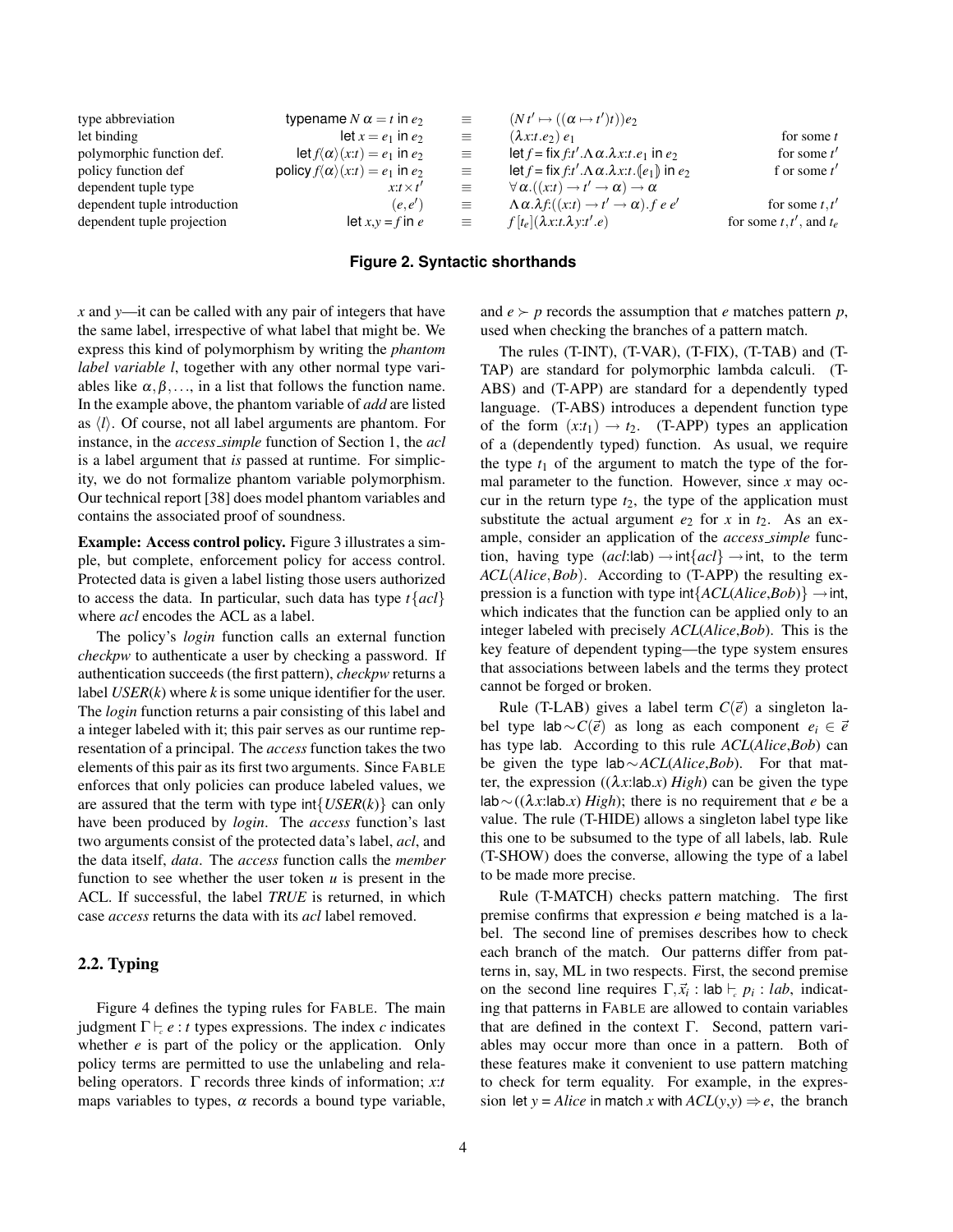policy *login*(*user*:string, *pw*:string) = let *token* = match *checkpw user pw* with  $USER(k) \Rightarrow USER(k)$ ⇒*FAILED* in (*token*, {*token*}0)

let *member*(*u*:lab, *a*:lab) = match *a* with  $ACL(u, i) \Rightarrow TRUE$  $ACL(j, tl) \Rightarrow member u tl$ ⇒*FALSE*

 $\text{policy } access\langle k, \alpha \rangle$ (*u*:lab ∼ *USER*(*k*), *cap*:int{*u*}, *acl*:lab, *data*:α{*acl*}) = match *member u acl* with  $TRUE \Rightarrow \{ \circ \} data$ ⇒halt*#access denied*

#### **Figure 3. Enforcing a simple access control policy**

*e* is evaluated only if the runtime value for the label variable *x* is *ACL*(*Alice*, *Alice*).

A key feature of (T-MATCH) is the final premise on the second line, which states that the body of each branch expression  $e_i$  should be checked in a context including the assumption  $e \succ p_i$ , which states that *e* matches pattern  $p_i$ . This assumption can be used to refine type information during checking (similar to typecase [19]) using the rule (T-CONV), which we illustrate shortly. (T-MATCH) also requires that variables bound by patterns do not escape their scope by appearing in the final type of the match; this is ensured by the second premise,  $\Gamma \vdash t$ , which confirms *t* is well formed in the top-level environment (i.e., one not including pattern-bound variables). For simplicity we require a default case in pattern-matching expressions: the third premise requires the last pattern to be a single variable *x* that does not occur in  $\Gamma$ .

Rule (T-UNLAB) types an unlabeling operation. Given an expression *e* with type  $t\{e'\}$ , the unlabeling of *e* strips off the label on the type to produce an expression with type *t*. Conversely, (T-RELAB) adds a label  $e'$  to the type of  $e$ . The *pol*-index on these rules indicates that both operations are only admissible in policy terms. This index is introduced by (T-POL) when checking the body of a bracketed term  $[e]$ . For example, given expression  $e \equiv \lambda x$ :int $\{Public\}$ . $(\{\circ\}x)$ , we have  $\cdot \vdash_{\textit{app}} e : \textit{int}\{\textit{Public}\} \rightarrow \textit{int} \text{ since } \{\circ\}x \text{ will be typed}$ with index *pol* by (T-POL).

Rule (T-CONV) allows *e* to be given type *t'* assuming it can given type *t* where *t* and *t'* are *convertible*, written  $\Gamma \vdash$  $t \approx t'$ . Rules (TE-ID) and (TE-SYM) define convertibility to be reflexive and symmetric. Rule (TE-CTX) structurally extends convertibility using *type contexts T*. The syntax *T* ·*t* denotes the application of context *T* to a type *t* which defines the type that results from replacing the occurrence of the hole  $\bullet$  in *T* with *t*. For example, if *T* is the context  $\bullet \{C\}$ , then *T* · int is the type int $\{C\}$ . (Of course, rule (TE-CTX) can be applied several times to relate larger types.)

The most interesting rules are (TE-REFINE) and (TE-REDUCE), which consider types that contain labels (constructed by applying context *L* to an expression *e*). Rule (TE-REFINE) allows two structurally similar types to be considered equal if their embedded expressions *e* and *p* have been equated by pattern matching, recorded as the constraint  $e \succ p$  by (T-MATCH). To see how this would be used, consider the following example:

let *tok*,*cap* = *login* "Joe" "xyz" in match *tok* with *USER*(*k*) ⇒*access tok cap* ⇒halt

We give the *login* function the type string  $\rightarrow$  string  $\rightarrow$ (*l*:lab  $\times$  int{*l*}). The type of *access* (defined in Figure 3) is (*u*:lab∼*USER*(*k*)) →int{*u*} →*t*. We type check *access tok* using rule (T-APP), which requires that the function's parameter and its formal argument have the same type *t*. However, here *tok* has type lab while *access* expects type lab∼*USER*(*k*). Since the call to *access* occurs in the first branch of the match, the context includes the refinement  $tok \succ \text{USER}(k)$  due to (T-MATCH). From (T-SHOW) we can give *tok* type lab∼*tok*, and by applying (TE-REFINE) we have lab∼*tok*  $\cong$  lab∼*USER*(*k*) and so *tok* can be given type lab∼*USER*(*k*) as required. Similarly, for *access tok cap*, we can check that the type int{*tok*} of *cap* is convertible with  $int{USER(k)}$  in the presence of the same assumption.

Rule (TE-REDUCE) allows FABLE types to be considered convertible if the expression component of one is reducible to the expression component of the other [2]; reduction  $e \stackrel{c}{\leadsto} e'$  is defined shortly in Figure 4. For example, we have  $·$  *int*{( $\lambda x$ :lab.*x*) *Low*} ≅ *int*{*Low*} since  $(\lambda x: \text{lab.}x)$  *Low*  $\stackrel{\circ}{\leadsto}$  *Low.* One complication is that type-level expressions may contain free variables. For example, suppose we wanted to show *y* : lab  $\vdash int\{(\lambda x: \text{lab.}x) \, y\} \cong int\{y\}.$ It seems intuitive that these types should be considered convertible, but we do not have that  $(\lambda x: \text{lab.}x)$  *y*  $\stackrel{c}{\leadsto}$  *y* because *y* is not a value. To handle this case, the rule permits two types to be convertible if, for every well-typed substitution  $\sigma$  of the free variables of  $e_1$ ,  $\sigma(e_1) \stackrel{c}{\leadsto} \sigma(e_2)$ . This captures the idea that the precise value of *y* is immaterial—all reductions on well-typed substitutions of *y* would reduce to the value that was substituted for *y*.

Satisfying this obligation by exhaustively considering all possible substitutions is obviously intractable. Additionally, we have no guarantee that an expression appearing in a type will converge to a value. Thus, type checking in FABLE, as presented here, is undecidable. This is not uncommon in a dependent type system; e.g., type checking in Cayenne is undecidable [3]. However, other dependently typed systems impose restrictions on the usage of recursion in type-level expressions to ensure that type-level terms always terminate [5]. Additionally, there are several possible decision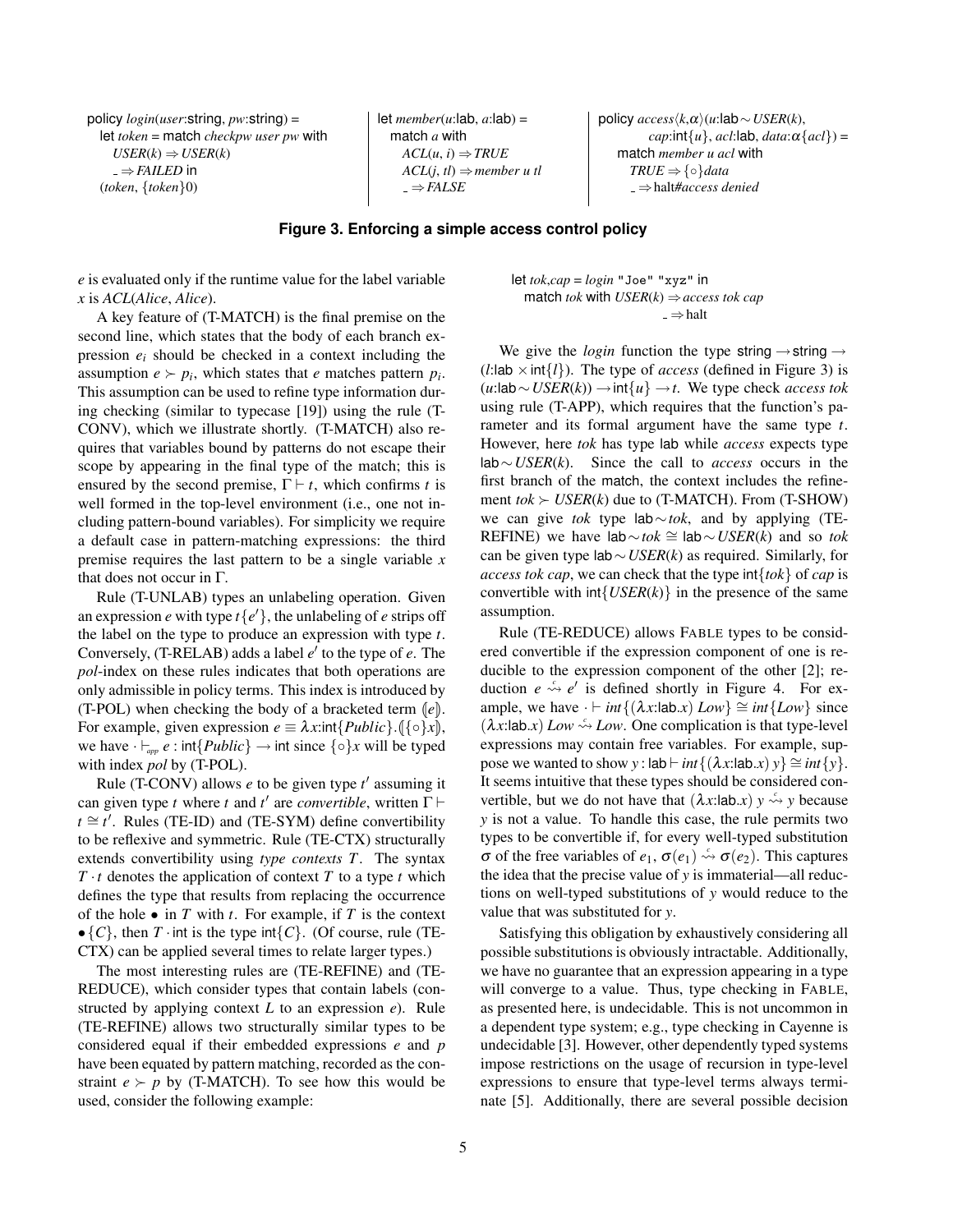Environments  $\Gamma$  ::=  $\cdot | x : t | \alpha | e \succ p | \Gamma_1, \Gamma_2$ Substitutions  $\sigma$  ::=  $\left| \begin{array}{cc} (x \mapsto e) \ ( \alpha \mapsto t) \end{array} \right| \sigma_1, \sigma_2$   $\Gamma \vdash_e n : \text{int} \text{ (T-N) }$   $\frac{xt \in \Gamma}{\Gamma \vdash_e x : t}$  (T-VAR) Colors  $c$  ::=  $pol | app$  $\Gamma \vdash t \quad \Gamma, f : t \vdash_c v : t$  $\frac{\Gamma}{\Gamma\vdash_c \text{fix } f: t.v.t}$  (T-FIX)  $\qquad \frac{\Gamma, \alpha \vdash_c e:t}{\Gamma\vdash_c \Lambda\alpha.e:\forall}$  $\frac{\Gamma, \alpha \vdash_{c} e : t}{\Gamma \vdash_{c} \Lambda \alpha.e : \forall \alpha.t}$  (T-TAB)  $\frac{\Gamma \vdash t \quad \Gamma \vdash_{c} e : \forall \alpha.t'}{\Gamma \vdash_{c} e[t] : (\alpha \mapsto t)t'}$  $\Gamma \vdash_{c} e[t] : (\alpha \mapsto t)t'$  (T-TAP)  $\Gamma \vdash t \quad \Gamma, x : t \vdash_c e : t'$  $\Gamma \vdash t \quad \Gamma, x:t \vdash_{c} e : t' \quad \Gamma \vdash_{c} e_{1} : (x:t_{1}) \rightarrow t_{2} \quad \Gamma \vdash_{c} e_{2} : t_{1} \quad \Gamma \vdash_{c} \lambda x.t.e : (x:t) \rightarrow t' \quad \Gamma \vdash_{c} e_{1} e_{2} : (x \mapsto e_{2}) t_{2}$  $\Gamma \vdash_{c} e_{1} e_{2} : (x \mapsto e_{2}) t_{2}$  (T-APP)  $\Gamma\vdash_{\scriptscriptstyle c} e_i$  : lab  $\frac{\Gamma \vdash_c e_i : \textsf{lab}}{\Gamma \vdash_c C(\vec{e}) : \textsf{lab} \sim c'(\vec{e})}$  (T-LAB)  $\frac{\Gamma \vdash_c e : \textsf{lab} \sim e'}{\Gamma \vdash_c e : \textsf{lab}}$  $\frac{\Gamma_c \, e : \textsf{lab} \!\sim\! e'}{\Gamma \vdash_c e : \textsf{lab}} \quad \frac{\Gamma \vdash_c e : \textsf{lab}}{\Gamma \vdash_c e : \textsf{lab} \!\sim}$  $\frac{c}{\Gamma\vdash_c e : \textsf{lab} \sim e}$  (T-SHOW)  $\Gamma \vdash_c e : \text{lab}$   $\Gamma \vdash t$   $p_n = x$  where  $x \not\in \text{dom}(\Gamma)$  $\vec{x_i} = FV(p_i) \setminus \text{dom}(\Gamma)$   $\Gamma, \vec{x_i}$ :lab  $\vdash_c p_i$ :lab  $\Gamma, \vec{x_i}$ :lab, $e \succ p_i \vdash_c e_i : t$  $\frac{\text{dom}(\Gamma)}{\Gamma \vdash_{\text{pol}}} \frac{\Gamma, \vec{x_i} : \text{lab } \vdash_{\text{c}} p_i : \text{lab}}{\Gamma \vdash_{\text{c}} \text{match } e \text{ with } p_1 \Rightarrow e_1 \dots p_n \Rightarrow e_n : t}$  (T-MATCH)  $\frac{\Gamma \vdash_{\text{pol}} e : t \{e'\}}{\Gamma \vdash_{\text{pol}} \{e\} e : t}$  $\Gamma \vdash_{pol} \{ \circ \} e : t$ <sup>(T-UNLAB)</sup>  $\Gamma \vdash_{pol} e : t \quad \Gamma \vdash_{pol} e' : \mathsf{lab}$  $\frac{\Gamma \vdash_{pol} e : t \qquad \Gamma \vdash_{pol} e' : \textsf{lab}}{\Gamma \vdash_{pol} \{e'\}e : t\{e'\}} \qquad \textsf{(T-RELAB)} \qquad \frac{\Gamma \vdash_{pol} e : t}{\Gamma \vdash_{\mathbb{C}} \left(e\right) :}$  $\frac{\Gamma \vdash_{pol} e : t}{\Gamma \vdash_{c} (e) : t}$  (T-POL)  $\frac{\Gamma \vdash_{c} e : t \quad \Gamma \vdash t \cong t'}{\Gamma \vdash_{c} e : t'}$  $\Gamma \vdash_{c} e : t'$  (T-CONV)  $\Gamma \vdash t \cong t'$ <sup>0</sup> Types *t* and *t* ' are convertible

> Type contexts  $T$  ::=  $\bullet | \bullet \{e\} | x:\bullet \to t | x:t \to \bullet | \forall \alpha.\bullet$ Term label contexts *L* ::=  $\vert ab \sim \bullet \vert t \{ \bullet \} \vert$

$$
\Gamma \vdash t \cong t \text{ (TE-ID)} \qquad \frac{\Gamma \vdash t \cong t'}{\Gamma \vdash t' \cong t} \text{ (TE-SYM)} \qquad \frac{\Gamma \vdash t \cong t'}{\Gamma \vdash T \cdot t \cong T \cdot t'} \text{ (TE-CTX)} \qquad \frac{e \succ p \in \Gamma}{\Gamma \vdash L \cdot e \cong L \cdot p} \text{ (TE-REFINE)}\frac{\forall \sigma.(\text{dom}(\sigma) = FV(e_1) \land \Gamma \vdash \sigma(e_1) : \text{lab}) \Rightarrow \sigma(e_1) \stackrel{\epsilon}{\leadsto} \sigma(e_2)}{\Gamma \vdash L \cdot e_1 \cong L \cdot e_2} \text{ (TE-REDUCE)}
$$

$$
\Gamma \vdash t
$$
 Type *t* is well-formed in environment  $\Gamma$ 

 $\Gamma \vdash \mathsf{int} \ (K\text{-INT}) \qquad \frac{\alpha \in \Gamma}{\Gamma \vdash \alpha} \ (K\text{-TVAR}) \qquad \Gamma \vdash \mathsf{lab} \ (K\text{-LAB}) \qquad \frac{\Gamma \vdash_{pol} e : \mathsf{lab}}{\Gamma \vdash \mathsf{lab} \sim e}$  $\frac{F}{\Gamma \vdash \textsf{lab} \sim e}$  (K-SLAB)  $\Gamma \vdash t \quad \Gamma \vdash_{pol} e : \textsf{lab}$  $\frac{\Gamma \vdash_{pol} e : \text{lab}}{\Gamma \vdash t \{e\}}$  (K-LABT)  $\frac{\Gamma \vdash t_1 \quad \Gamma, x : t_1 \vdash t_2}{\Gamma \vdash (x : t_1) \rightarrow t_2}$  $\frac{-t_1}{\Gamma \vdash (x:t_1) \rightarrow t_2}$  (K-FUN)  $\frac{\Gamma, \alpha \vdash t}{\Gamma \vdash \forall \alpha}$  $\frac{1}{\Gamma \vdash \forall \alpha.t}$  (K-ALL)

#### **Figure 4. Static semantics of** FABLE

procedures that can be used to partially decide type convertibility. One simplification would be to attempt to show convertibility for closed types only—i.e. no free variables. In our implementation of FABLE, SELINKS, we use a combination of three techniques. First, we use type information. If *l* is free in a type, and the declared type of *l* is lab∼*e*, then we can use this information to substitute *e* for *l*. Similarly, if the type context includes an assumption of the form  $l \succ e$  (when checking the branch of a pattern), we can substitute *l* with *e*. Finally, since type-level expressions typically manipulate labels by pattern matching, we use a simple heuristic to determine which branch to take when pattern matching expressions with free variables. These techniques suffice for all the examples in this paper and both our SEWIKI and SEWINESTORE applications. Our technical report [38] discusses these decision procedures in greater detail and proves them sound.

Finally, the judgment  $\Gamma \vdash t$  states that *t* is well-formed in Γ. Rules (K-INT), (K-TVAR), and (K-LAB) are standard, (K-FUN) defines the standard scoping rules for names in dependent function types, and (K-ALL) defines the standard scoping rule for universally quantified type variables. (K-SLAB) and (K-LABT) ensure that all expressions *e* that appear in types can be given lab-type. Notice that type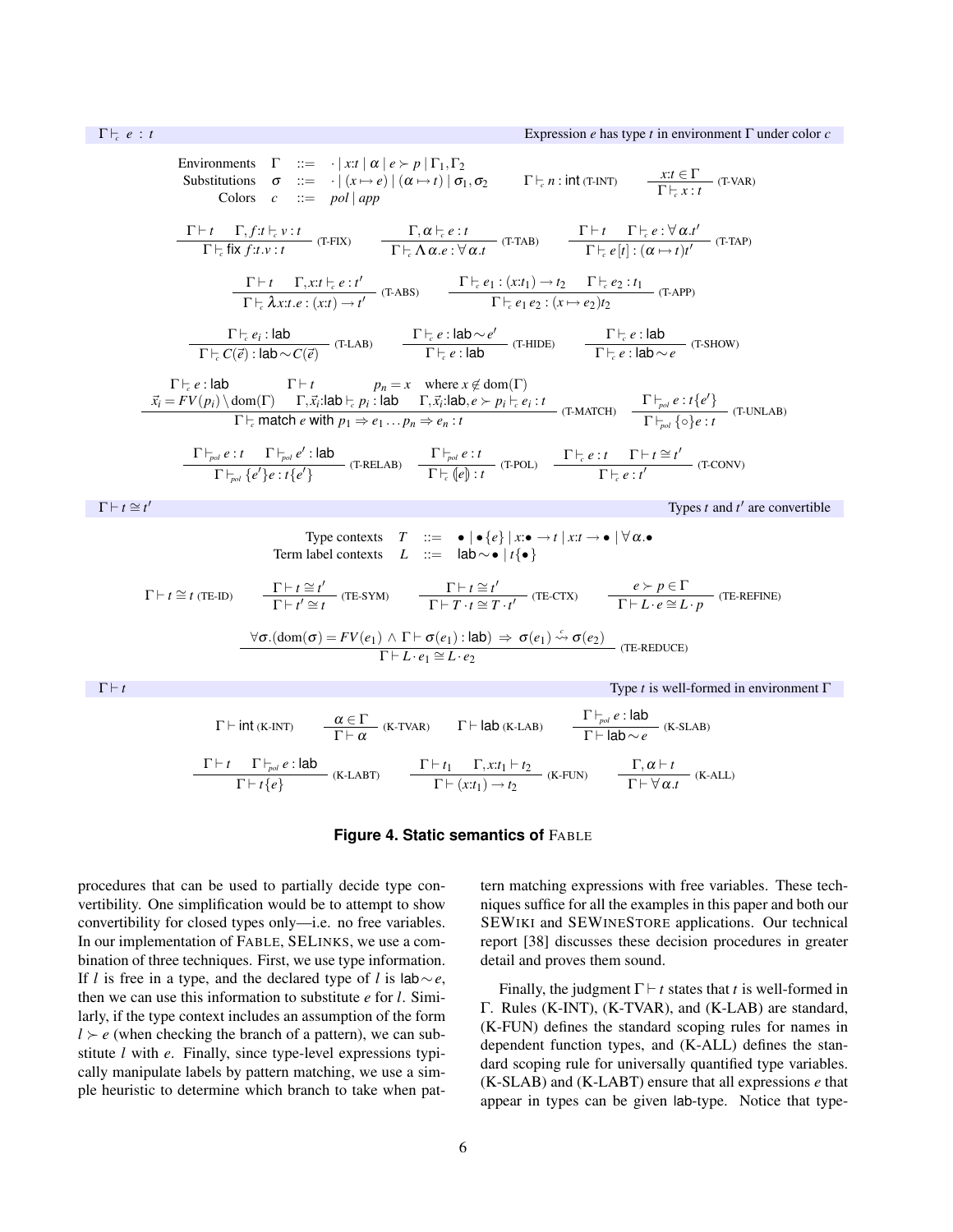level expressions are typed in *pol*-context. Because FABLE enjoys a type-erasure property any (un)labeling operations appearing in types pose no security risk. We use this feature to good effect in Section 3.2 to protect sensitive information that may appear in labels.

### 2.3. Operational Semantics

Figure 5 defines FABLE's operational semantics. We define a pair of small-step reduction relations  $e \stackrel{app}{\leadsto} e'$  and  $e \stackrel{pol}{\leadsto} e'$  for application and policy expressions, respectively. Rules of the form  $e \stackrel{c}{\leadsto} e'$  are *polychromatic*—they apply both to policy and application expressions. Since the values for each kind of expression are different, we also parameterize the evaluation contexts  $E_c$  by the color of the expression; i.e., the context, either *app* or *pol*, in which the expression is to be reduced. Rule (E-CTX) uses these evaluation contexts  $E_c$ , similar to the type contexts used above, to enforce a left-to-right evaluation order for a call-by-value semantics. Policy expression reduction  $e \stackrel{pol}{\leadsto} e'$  takes place within brackets according to (E-POL). The rules (E-APP), (E-TAP), and (E-FIX) define function application, type application, and fixed-point expansion, respectively, in terms of substitutions; these are all standard. Rule (E-MATCH) relies on a standard pattern-matching judgment  $v \succ p : \sigma$ , also defined in Figure 5, which is true when the label value matches the pattern such that  $v = \sigma(p)$ . (E-MATCH) determines the first pattern  $p_j$  that matches the expression  $v$  and reduces the match expression to the matched branch's body after applying the substitution. The (U-CON) rule in the patternmatching judgment  $v \succ p : \sigma$  is the only non-trivial rule. As explained in Section 2.2, since pattern variables may occur more than once in a pattern, (U-CON) must propagate the result of matching earlier sub-expressions when matching subsequent sub-expressions. For example, pattern matching should fail when attempting to match *ACL*(*Alice*,*Bob*) with  $ACL(x, x)$ . This is achieved in (U-CON) because, after matching ( $Alice \succ x : x \mapsto Alice$ ) using (U-VAR), we must try to match *Bob* with  $(x \mapsto Alice)x$ , which is impossible.

An applied policy function will eventually reduce to a bracketed policy value  $v_{pol}$ . When  $v_{pol}$  has the form  $(u)$ , the brackets may be removed so that the value *u* can be used by application code. (E-BLAB) and (E-BINT) handle label expressions  $(C(\vec{u}))$  and integers *n*, respectively. To maintain the invariant that (un)labeling operators only appear in policy code, rules (E-BABS) and (E-TABS) extrude only the  $\lambda$  and  $\Lambda$  binders, respectively, from bracketed abstractions, allowing them to be reduced according to (E-APP) or (E-TAP). Brackets cannot be removed from labeled values  $({e}u)$  by application code, to preserve the labeling invariant. On the other hand, brackets can be removed from any expression by policy code, according to (E-NEST). This is useful when reducing expressions such as  $(\lambda x : t.x)(\nu)$ ,

which produces  $(\lceil \nu \rceil)$  after two steps; (E-NEST) (in combination with (E-POL)) can then remove the inner brackets. Finally, (E-UNLAB) allows an unlabeling operation to annihilate the top-most relabeling operation. Notice that the expressions within a relabeling operation are never evaluated at runtime—relabelings only affect the types and are purely compile time entities. The types that appear elsewhere, such as (E-TAP), are also erasable, as is usual for System F.

#### 2.4. Soundness

We state the standard type soundness theorems for FA-BLE here. In addition to ensuring that well-typed programs never go wrong or get stuck, we have put this soundness result to good use in proving that security policies encoded in FABLE satisfy desirable security properties. We discuss this further in the next section. Our technical report [38] contains proofs of the following theorems for an extension of FABLE that includes references and substructural types.

**Theorem 1** (Type soundness). If  $\cdot \vdash_c e : t$ ; then either  $\exists e'.e \stackrel{c}{\leadsto} e'$  or  $\exists v_c.e = v_c$ . Furthermore, if  $e \stackrel{c}{\leadsto} e'$ ; then,  $\cdot \vdash_{c} e' : t.$ 

## 3 Example Policies in FABLE

This section uses FABLE to encode several security policies. We prove that any well-typed program using one of these policies enjoys relevant security properties—i.e., the program is sure to enforce the policy correctly. Space constraints preclude presentation of all of the encodings we have explored, so we focus on three kinds of policies: access control, provenance, and static information flow. We conclude by discussing how FABLE's design eases the construction of proofs of policy correctness.

#### 3.1. Access Control Policies

Access control policies govern how programs release information but, once the information is released, do not control how it is used. To prove that an access control policy is implemented correctly, we must show that programs not authorized to access some information cannot learn the information in any way, e.g., by bypassing a policy check (something not uncommon in production systems [34]) or by exploiting leaks due to control-flow or timing channels. We call this security condition *non-observability*.

Intuitively, we can state non-observability as follows. If some program *P* is not allowed to access a resource  $v_1$  having a label  $l$ , then a program  $P'$  that is identical to  $P$  except that  $v_1$  has been replaced with some other resource  $v_2$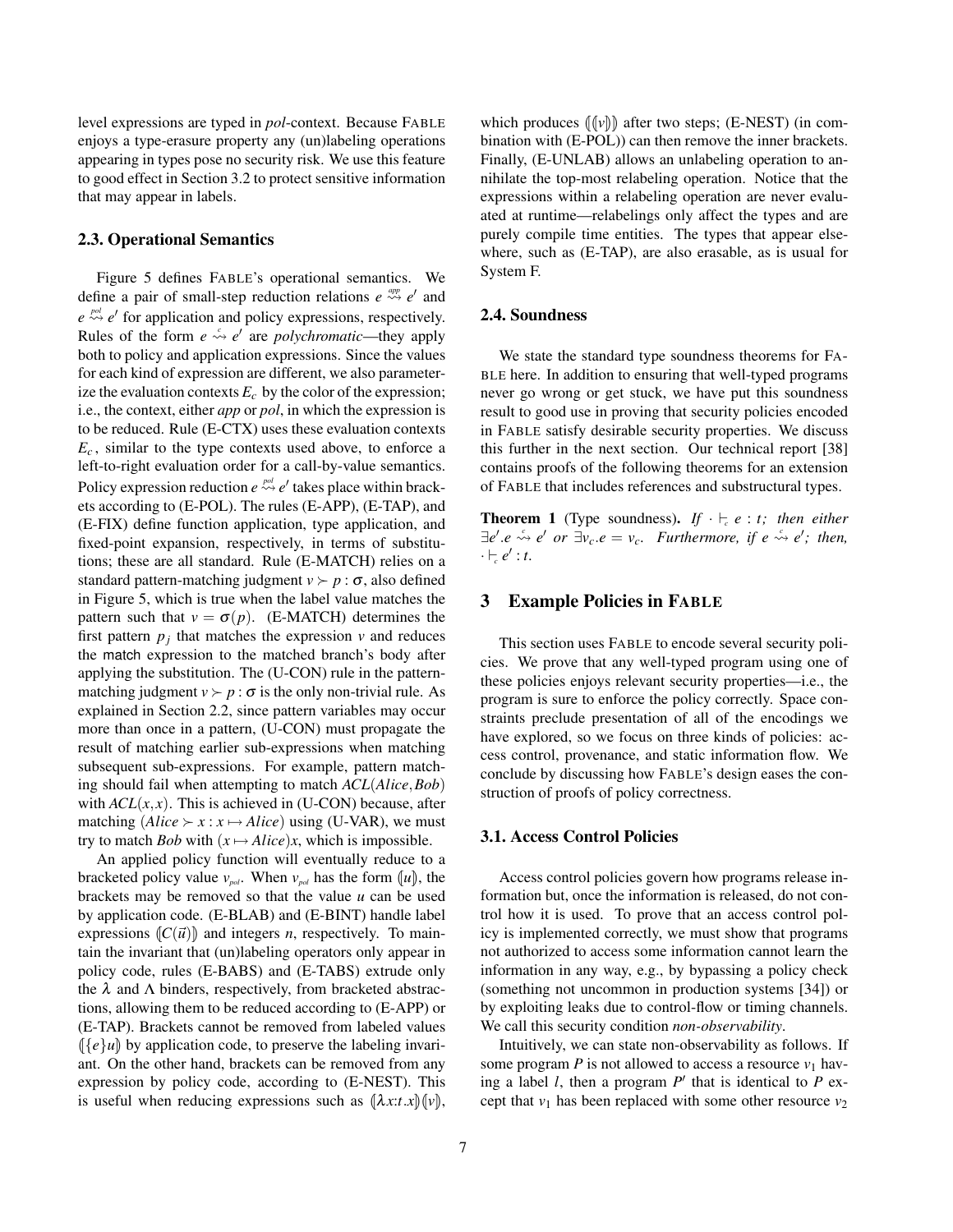Small-step chromatic reduction rules

Evaluation contexts  $E_c$  ::=  $\bullet e | v_c \bullet | \bullet [t] | C(\vec{v}_c, \bullet, \vec{e})$ | match  $\bullet$  with  $p_i$   $\Rightarrow$   $e_i$   $\mid$   $\{e\} \bullet$   $\mid$   $\{\circ\} \bullet$  $e \stackrel{c}{\leadsto} e'$  $\frac{e^{-c} \leftrightarrow e'}{E_c \cdot e^{-c}}$  (E-CTX)  $\frac{e^{-pcl} \rightarrow e'}{e^{nq} \rightarrow e'}$  $\frac{(\mathbf{e}) \stackrel{app}{\sim} (\mathbf{e}')}{(\mathbf{e}) \stackrel{app}{\sim} (\mathbf{e}')}$  (E-POL)  $(\lambda x : t.e) v_c \stackrel{c}{\leadsto} (x \mapsto v_c)e$  (E-APP)  $(\Lambda \alpha . e) [t] \stackrel{c}{\leadsto} (\alpha \mapsto t)e$  (E-TAP) fix  $f : t.v \stackrel{c}{\leadsto} (f \mapsto \text{fix } f : t.v) v$  (E-FIX)  $\forall i \leq j$ .  $v_c \not\geq p_i : \sigma_i \quad v_c \succ p_j : \sigma_j$ match  $v_c$  with  $p_1 \Rightarrow e_1 \dots p_n \Rightarrow e_n \stackrel{c}{\leadsto} \sigma_j(e_j)$  $(E\text{-}MATCH)$   $\left(\frac{\partial C(\vec{u})}{\partial \vec{v}}\right) \stackrel{app}{\sim} C(\vec{u})$   $(E\text{-}BLAB)$   $\left(\frac{\partial np}{\partial \vec{v}}\right) \stackrel{app}{\sim} n$   $(E\text{-}BINT)$  $(\lambda x:t.e) \stackrel{app}{\rightsquigarrow} \lambda x:t.\big[e\big]$  (E-BABS)  $(\Lambda \alpha.e) \stackrel{app}{\rightsquigarrow} \Lambda \alpha.\big[e]$  (E-BTAB)  $\big[e\big] \stackrel{pol}{\rightsquigarrow} e$  (E-NEST)  $\{ \circ \} \{e\} v_{pol} \stackrel{pol}{\rightsquigarrow} v_{pol}$  (E-UNLAB)  $e \succ p : \sigma$  Expression *e* matches pattern *p* under substitution  $\sigma$  $p \succ p$  : · (U-PATID)  $v \succ x$  :  $x \mapsto v$  (U-VAR)  $\forall i. \sigma_i^* = (\sigma_0, \ldots, \sigma_{i-1}) \quad e_i \succ \sigma_i^* p_i : \sigma_i$  $C(\vec{e}) \succ C(\vec{p}) : \vec{\sigma}$  (U-CON)

#### **Figure 5. Dynamic semantics of** FABLE

(having the same type and label as  $v_1$ ) should evaluate in the same way as *P*—it should produce the same result and take the same steps along the way toward producing that result. If this were not true then, assuming *P*'s reduction is deterministic, *P* must be inferring information about the protected resource.

To make this intuition formal, we will show that the evaluations of programs  $P$  and  $P'$  are *bisimilar*, where the only difference between them is the value of the protected resource. To express this, first we define an equivalence relation called *similarity up to l* (analogous to definitions of low equivalence [32, 7]) which holds for two terms *e* and *e'* if they only differ in sub-terms that are labeled with *l*, with the intention that *l* is the label of restricted resources.

Definition 2 (Similarity up to *l*). *Expressions e and e'*, *identified up to* α*-renaming, are similar up to label l according to the following relation:*

$$
e \sim_l e \qquad \{l\}e \sim_l \{l\}e' \qquad \frac{e \sim_l e' \quad l' \neq l}{\{l'\}e \sim_l \{l'\}e'}
$$

$$
\frac{e \sim_l e'}{\lambda x:t.e' \qquad \lambda x:t.e'} \qquad \frac{e_1 \sim_l e'_1 \quad e_2 \sim_l e'_2}{e_1 e_2 \sim_l e'_1 e'_2} \qquad \dots
$$

The second rule is the most important. It states that arbitrary expressions *e* and *e'* are considered similar at label *l* when both are labeled with *l*. Other parts of the program must be structurally identical, as stated by the remaining congruence rules (not all are shown; the full relation can be found in our technical report [38]). We extend similarity to a bisimulation as follows: two similar terms are bisimilar if they always reduce to similar subterms, and do so indefinitely or until no further reduction is possible. This notion of bisimulation is the basis of our access control security theorem; it is both *timing and termination sensitive*.

Definition 3 (Bisimulation). *Expressions e*<sup>1</sup> *and e*<sup>2</sup> *are* bisimilar at label *l, written e*<sub>1</sub>  $\approx$ <sub>*l*</sub> *e*<sub>2</sub>*, if and only if e*<sub>1</sub>  $\sim$ <sub>*l*</sub> *e*<sub>2</sub> *and there exists*  $e'_1, e'_2$  *such that*  $e_1 \stackrel{c}{\leadsto} e'_1 \Leftrightarrow e_2 \stackrel{c}{\leadsto} e'_2$  *and*  $e'_1 \approx_l e'_2.$ 

**Theorem 1** (Non-observability). *Given a*  $\left(\cdot\right)$ -free expres*sion e such that*  $(at, t_a, m: t_m, cap: int{user}, x: t{act} \mid t_{app} e: t_e)$ *where acl and user are label constants, and given a substitution*  $\sigma = (a \mapsto access, m \mapsto member, cap \mapsto (\{user\}0)).$ *Then, for type-respecting substitutions*  $\sigma_i = \sigma, x \mapsto v_i$  *where*  $\cdot \vdash_{\textit{app}} v_i : t\{\textit{acl}\}$  *for i=1,2, we have* (*member user acl*  $\stackrel{c_*}{\leadsto}$  $False$ )  $\Rightarrow$   $\sigma_1(e) \approx_{acl} \sigma_2(e)$ .

This theorem is concerned with a program *e* that contains no policy-bracketed terms (it is just application code) but, via the substitution  $\sigma$ , may refer to our access control functions *access* and *member* through the free variables *a* and *m*. Additionally, the program is granted a single user capability ([{*user*}0]) through the free variable *cap* which gives the program the authority of user *user*. The program may also refer to some protected resource *x* whose label is *acl*, but the authority of *user* is insufficient to access *x* according to the access control policy because (*member user acl <sup>c</sup>*<sup>∗</sup> *False*). Under these conditions, we can show that for any two (welltyped)  $v_i$  we substitute for *x* according to substitution  $\sigma_i$ , the resulting programs are bisimilar—their reduction is independent of the choice of *v<sup>i</sup>* .

Notice that this theorem is indifferent to the actual implementation of the *acl* label and the *member* function. Thus, while our example policy is fairly simplistic, a far more sophisticated model could be used. For instance, we could have chosen labels to stand for RBAC- or RT-style roles [23] and *member* could invoke a decision procedure for determining role membership. Likewise, the theorem is not con-

 $\overline{a}$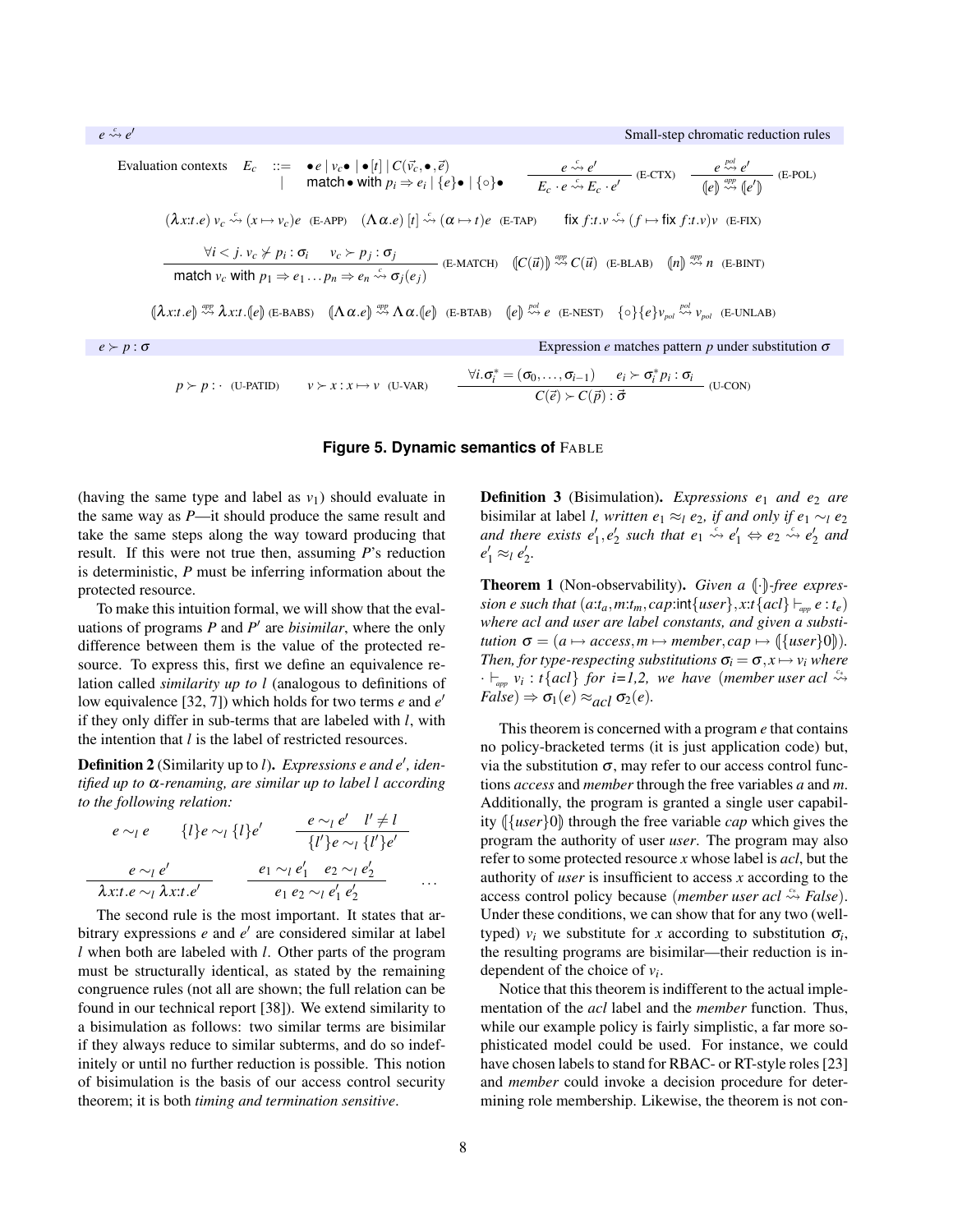cerned with the origin of the *user* capability—a function more sophisticated than *login* (e.g., that relied on cryptography) could have been used. The important point is that FABLE ensures the second component of the user credential (*l*:lab∼*USER*(*k*) ×int{*l*}) is unforgeable by application code. Finally, it would be straightforward to extend our theorem to speak to policies that provide access to more than one resource with a single membership test, as in the following code

policy 
$$
access \text{cap}(k)(u:\text{lab} \sim \text{USER}(k), \text{cred:int}\{u\}, \text{acl:lab}) = \text{match member } u \text{ acl with True} \Rightarrow \Lambda \alpha.\lambda x:\alpha \text{ \lbrace acl\rbrace.}\{\circ\}x
$$
  
 $\Rightarrow \#fail$ 

Here the caller presents a user credential and an access control label *acl* (but no resource labeled with that label). If the membership check succeeds, a function with type  $\forall \alpha \cdot \alpha \{ \alpha \in \mathbb{R} \}$   $\rightarrow \alpha$  is returned. This function can be used to immediately unlabel any resource with the authorized label. This is useful when policy queries are expensive. It is also useful for encoding a form of delegation; rather than releasing his user credential, a user could release a function that uses that credential to a limited effect. Of course, this may be undesirable if the policy is known to change frequently, but even this could be accommodated. Variations that combine static and dynamic checks are also possible.

#### 3.2. Dynamic Provenance Tracking

*Provenance* is "information recording the source, derivation, or history of some information" [7]. Provenance is relevant to computer security for at least two reasons. First, provenance is useful for auditing, e.g., to discover whether some data was inappropriately released or modified. Second, provenance can be used to establish data integrity, e.g., by carefully accounting for a document's sources. This section describes a label-based provenance tracking policy we constructed in FABLE. To prove that this policy is implemented correctly we show that all programs that use it will accurately capture the dependences (in the sense of information flow) on a value produced by a computation.

Figure 6 presents the provenance policy. We define the type  $Prov \alpha$  to describe a pair in which the first component is a label *l* that records the provenance of the second component. The policy is agnostic to the actual form of *l*. Provenance labels could represent things like authorship, ownership, the channel on which information was received, etc. An interesting aspect of *Prov*  $\alpha$  is that the provenance label is itself labeled with the 0-ary label constant *Auditors*. This represents the fact that provenance information is subject to security concerns like confidentiality and integrity. Intuitively, one can think of data labeled with the *Auditors* label as only accessible to members of a group called *Auditors* (of course, a more complex policy could be used). Finally, note that because the provenance label *l* is itself labeled (having type lab{ $Auditors$ }) it would be incorrect to write  $\alpha\{l\}$  as the second component of the type since this requires that *l* have type lab. Therefore we unlabel *l* when it appears in the type of the second component. As explained in Section 2.2, unlabeling operations in types pose no security risk since the types are erased at runtime.

The policy function *apply* is a wrapper for tracking dependences through function applications. In an idealized language like FABLE it is sufficient to limit our attention to function application, but a policy for a full language would define wrappers for other constructs as well. The first argument of *apply* is a provenance-labeled function *lf* to be called on the second argument *mx*. The body of *apply* first decomposes the pair *lf* into its label *l* and the function *f* itself and does likewise for the argument *mx*. Then it applies the function, stripping the label from both it and its argument first. The provenance of the result is a combination of the provenance of the function and its argument. We write this as the label pair  $Union(l,m)$  which is then associated with the final result. Notice that we strip the *Auditors* labels from *l* and *m* before combining them, and then add the label to the label of the final result.

The policy also defines a function *flatten* to convert a value of type  $Prov (Prov \alpha)$  to one of type  $Prov \alpha$  by extracting the nested labels (the first two lines) and then collapsing them into a *Union* (third line) that is associated with the inner pair's labeled component (fourth line).

An example client program that uses this provenance policy is the following:

## let *client* $\langle \alpha, \beta, \gamma \rangle$  (*f* : *Prov* $(\alpha \rightarrow \beta \rightarrow \gamma)$ , *x* : *Prov*  $\alpha$ , *y* : *Prov*  $\beta$ ) = *apply* [β][γ] (*apply* [α][β → γ] *f x*) *y*

This function takes a labeled two-argument function *f* as its argument and the two arguments *x* and *y*. It calls *apply* twice to get a result of type *Prov* γ. This will be a tuple in which the first component is a labeled provenance label of the form *Union*(*Union*(*lf*,*lx*), *ly*) and the second component is a value labeled with that provenance label. In the label, we will have that *lf* is the provenance label of the function argument *f* and *lx* and *ly* are the provenance of the arguments *x* and *y*, respectively. Note that a caller of *client* can instantiate the type variable γ to be a type like *Prov* int. In this case, the type of the returned value will be *Prov* (*Prov* int), which can be flattened if necessary.

We can prove that provenance information is tracked correctly following Cheney et al. [7]. The intention is that if a value *x* of type *Prov*  $\alpha$  influences the computation of some other value *y*, then *y* must have type *Prov*  $\beta$  (for some  $\beta$ ) and its provenance label must mention the provenance label of *x*. If provenance is tracked correctly, a change to *x* will only affect values like *y*; other values in the program will be unchanged. We can express this using a similarity relation  $v_1 \sim_l v_2$  like the one defined in Section 3.1 which relates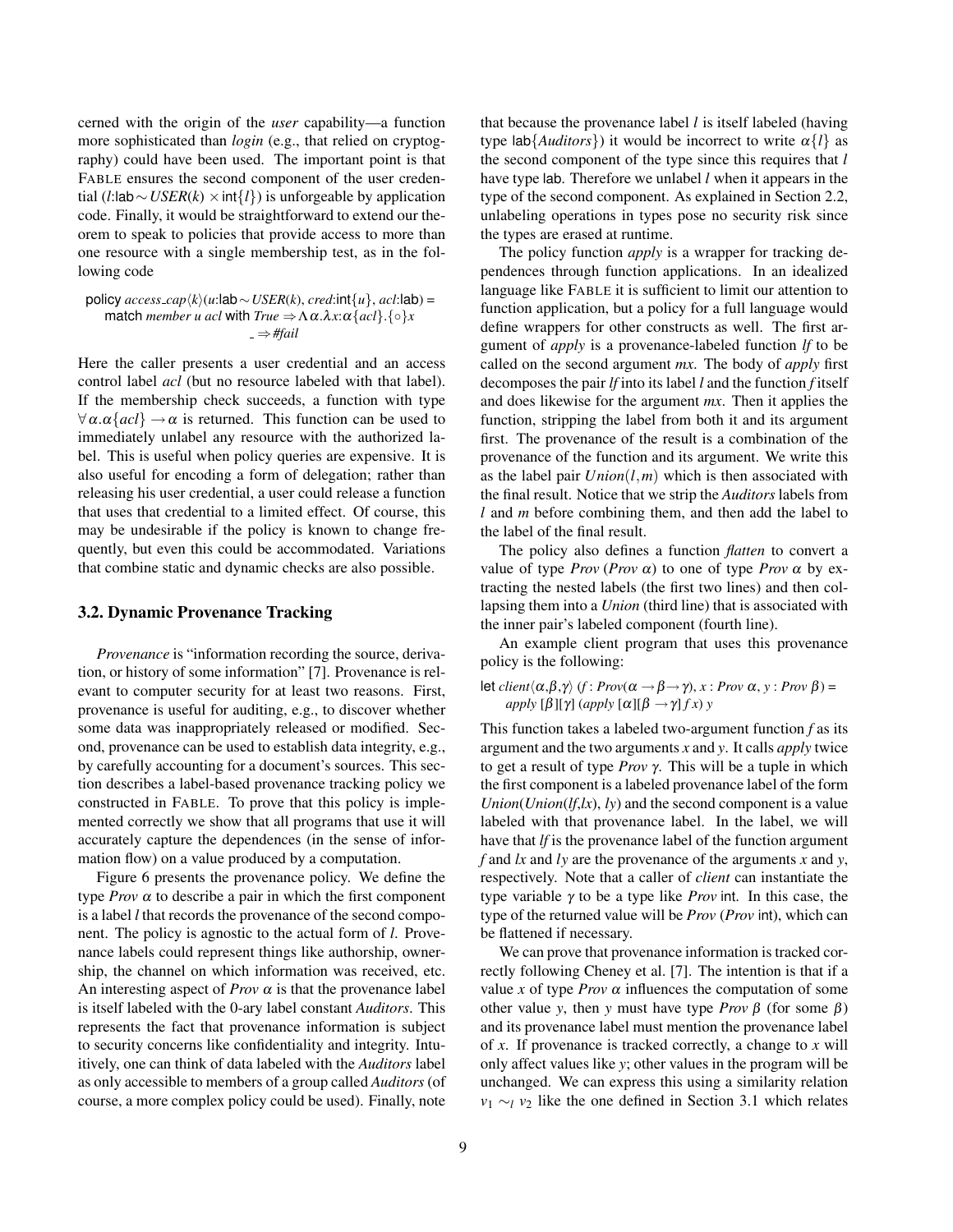typename  $Prov \alpha = (l:lab\{Auditors\} \times \alpha \{\{\circ\}l\})$ **policy** *flatten* $\langle \alpha \rangle$  (*x*:*Prov* (*Prov* α)) = let *l*,*inner* = *x* in let *m*,*a* = *inner* in let  $lm = Union({\{\circ\}l, {\{\circ\}m})$  in ({*Auditors*}*lm*, {*lm*}*a*)

policy  $apply\langle \alpha, \beta \rangle$  (*lf:Prov* (α → β), *mx:Prov* α) = let  $l.f = l f$  in let  $m, x = mx$  in let *y* = ({◦}*f*) ({◦}*x*) in let  $lm = Union({\{\circ\}}l, {\{\circ\}}m)$  in ({*Auditors*}*lm*, {*lm*}*y*)

## **Figure 6. Enforcing a dynamic provenance-tracking policy**

two values if they differ only on sub-terms of type *Prov* α whose provenance label mentions *l*. Thus, an application program *e* that is compiled with the policy of Figure 6 and is executed in contexts that differ only in the choice of a tracked value of label *l* will compute results that differ only in sub-terms that are also colored using *l*.

**Theorem 2** (Dependency correctness). *Given a*  $\lbrack \cdot \rbrack$ *-free expression e such that*  $a : t_a, f : t_f, x : \text{Prov } t \vdash_{\text{app}} e : t'$ *, and given a substitution*  $\sigma = (a \mapsto apply, f \mapsto flatten)$ *. Then, for type-respecting substitutions*  $\sigma_i = \sigma, x \mapsto v_i$  *where*  $\vdash_{\text{app}}$  $v_i$ : *Prov t* for *i*=1,2 *it is the case that*  $v_1 \sim_l v_2$  *implies*  $(\sigma_1(e) \stackrel{app_*}{\leadsto} v'_1 \quad \land \quad \sigma_2(e) \stackrel{app_*}{\leadsto} v'_2) \Rightarrow v'_1 \sim_l v'_2$ 

## 3.3. Static Information Flow

Both policies discussed so far rely on runtime checks. This section illustrates how FABLE can be used to encode *static* lattice-based information flow policies that require no runtime checks. In a static information flow type system (as found in FlowCaml [32]) labels *l* have no run-time witness; they only appear in types *t*{*l*}. Labels are ordered by a relation  $\sqsubseteq$  that typically forms a lattice. This ordering is lifted to a subtyping relation on labeled types such that  $l_1 \sqsubseteq l_2 \Rightarrow t\{l_1\} \le t\{l_2\}$ . Assuming the lattice ordering is fixed during execution, well-typed programs can be proven to adhere to the policy defined by the initial label assignment appearing in the types.

Figure 7 illustrates the policy functions, along with a small sample program. In our encoding we define a twopoint security lattice with atomic labels *HIGH* and *LOW* and protected expressions will have labeled types like *t*{*HIGH*}. The ordering  $LOW \sqsubset HIGH$  is exemplified by the *lub* (least upper bound) operation for the lattice. The *join* function (similar to the *flatten* function from Figure 6) combines multiple labels on a type into a single label. The interesting thing here is the label attached to  $x$  is a label expression *lub l m*, rather than an label value like *HIGH*. The type rule (T-CONV) presented in Figure 4 can be used to show that a term with type int{*lub HIGH LOW*} can be given type  $int\{HIGH\}$  (since *lub HIGH LOW*  $\stackrel{c}{\leadsto} HIGH$ ). This is critical to being able to type programs that use this policy.

The policy includes a subsumption function *sub*, which takes as arguments a term *x* with type  $\alpha \{l\}$  and a label policy  $lub(x)$ :lab,  $y$ :lab) = match  $x, y$  with , *HIGH* | *HIGH*, ⇒*HIGH* | , ⇒*LOW policy join* $\langle \alpha, l, m \rangle$  ( $x : \alpha \{l\}$ { $m$ }) = ({*lub l m*}{◦}{◦}*x*) **policy** *sub* $\langle \alpha, l \rangle$  (*x*:α{*l*}, *m*:lab) = ({*lub l m*}{◦}*x*) *policy apply* $\langle \alpha, \beta, \ell, m \rangle$  (*f*: $(α → β)$ { $l$ },  $x : α$ ) = { $l$ }(({◦}*f*) *x*)

#### **Figure 7. Enforcing an information flow policy**

*m* and allows *x* to be used at the type  $\alpha \{ \text{lub } \text{l } m \}$ . This is a restatement of the subsumption rule above, as  $l \sqsubseteq m$ implies  $l \sqcup m = m$ . (Once types are erased, *join* and *sub* are both essentially the identity function and could be optimized away.) Finally, the policy function *apply* unlabels the function *f* in order to call it, and then adds *f*'s label on the computed result.

Consider the following client program as an example usage of the static information flow policy.

let *client* (*f*:(int{*HIGH*}  $\rightarrow$  int{*HIGH*}){*LOW*}, *x*:int{*LOW*}) = let  $x = (sub$  [int]  $x$  *HIGH*) in *join* [int] (*apply* [int{*HIGH*}][int{*HIGH*}] *f x*)

The function *client* here calls function *f* with *x*, where *f* expects a parameter of type int{*HIGH*} while *x* has type int{*LOW*}. For the call to type check, the program uses *sub* to coerce *x*'s type to int{*lub LOW HIGH*} which is convertible to int{*HIGH*}. The call to *apply* returns a value of type int{*HIGH*}{*LOW*}. The call to *join* collapses the pair of labels so that *client*'s return type is int{*lub HIGH LOW*}, which converts to int{*HIGH*}.

We have proved that FABLE programs using this policy enjoy the standard noninterference property. We have also shown that a FABLE static information flow policy is at least as permissive as the information flow policy implemented by the functional subset of Core-ML, the formal language of FlowCaml [30]. Finally, we show how the dynamic provenance tracking and static information flow policies can be combined to enforce dynamic information flow. All the aforementioned proofs may be found in our technical report [38].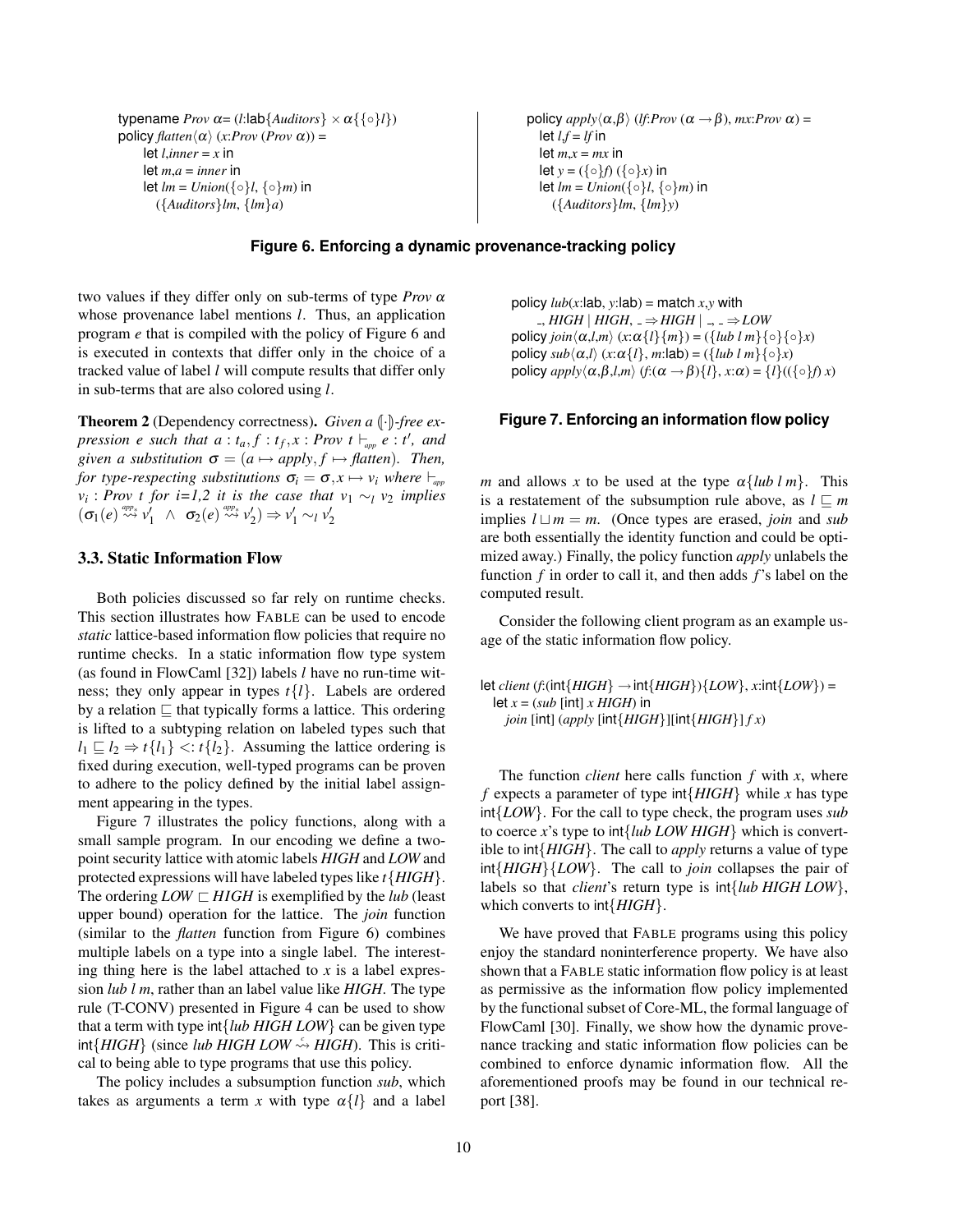#### 3.4. Proofs of Security Properties in FABLE

As mentioned in the introduction, FABLE does not, in and of itself, guarantee that well-typed programs implement a particular security policy's semantics correctly. That said, FABLE has been designed to facilitate proof of such theorems. To illustrate how, we chose to use three very different techniques for each of the correctness results reported here. We conclude from our experience that the metatheory of FABLE provides a useful repository of lemmas that can naturally be applied in showing the correctness of various policy encodings. As such, we believe the task of constructing a correctness proof for a FABLE policy to be no more onerous, and possibly considerably simpler, than the corresponding task for a special-purpose calculus that "bakes in" the enforcement of a single security policy. In the remainder of this section, we report on our experience with each of the three proofs and discuss preliminary progress towards reasoning about proofs involving multiple policies.

In all our proofs, two key features of FABLE play a central role. First, dependent typing in FABLE allows a policy analyst to assume that all policy checks are performed correctly. For instance, when calling the *access* function to access a value *v* of type  $t\{acl\}$ , the label expressing *v*'s security policy must be *acl*, and no other. The type system ensures that the application program cannot construct a label, say *ACL*(*Public*), and trick the policy into believing that this label, and not *acl*, protects *v*; i.e., dependent typing rules out *confused deputies* [6]. Second, the restriction that application code cannot directly inspect labeled resources ensures that a policy function must mediate every access of a protected resource. Assuring complete mediation is not unique to FABLE— Zhang et al. [45] used CQual to check that SELinux operations on sensitive objects are always preceded by policy checks and Fraser [15] did the same for Minix. However, the analysis in both these instances only ensures that *some* policy check has taken place, not necessarily the correct one. As such, these other techniques are vulnerable to flaws due to confused deputies.

When combined with these two insights, our proof of non-observability for the access control policy (in our technical report [38]) is particularly simple. In essence, the FA-BLE system ensures that a value with labeled type must be treated abstractly by the application program. With this observation, the proof proceeds in a manner very similar to a proof of value abstraction [18]. This is a general semantic property for languages like FABLE that support parametric polymorphism or abstract types. Indeed, the policy as presented in Figure 3 could have been implemented in a language like ML, which also has these features. For instance, an integer labeled with an access control list could be represented in ML as a pair consisting of an access control list and an integer with type (string list  $\times$  int). A policy module

could export this pair as an abstract type, preventing application code from ever inspecting the value directly, and provide a function to expose the concrete type only after a successful policy check. While such an encoding would suffice for the simple policy of Figure 3, it would not work for other idioms like the function *access cap* of Section 3.1, which reveals some of the structure of a label to avoid the need for additional checks. Abstract types on their own are also insufficient to support static checking of policies, as in the case of information flow.

To show dependency correctness (in our technical report [38]) we followed a proof technique used by Tse and Zdancewic [40]. This technique involves defining a logical relation [28] that relates terms whose set of provenance labels include the same label *l*. Recall that our goal in this theorem is to show that given *x*:*Prov*  $t \vdash e$  *e* : *t* that  $\sigma_1(e)$  is related to  $\sigma_2(e)$ , where  $\sigma_i$  substitutes a provenance labeled value  $v_i$  for x in *e*. The crux of this proof involves showing that the logical relation is preserved under substitution i.e., a form of substitution lemma for the logical relation. While constructing the infrastructure to define the logical relation requires some work, strategic applications of standard substitution lemma for FABLE can be used to discharge the proof without much difficulty.

While it would be possible to reuse our infrastructure for the dependency correctness proof to show the noninterference result for the static information flow policy (as in Tse and Zdancewic), we choose instead to use another technique, due to Pottier and Simonet [30] (in our technical report [38]). This technique involves representing a pair of executions of a FABLE program within the syntax of a single program and showing a subject reduction property holds true. As with the logical relations proof, once we had constructed the infrastructure to use this technique, the proof was an easy consequence of FABLE's preservation theorem.

All our correctness theorems impose the condition that an application program be "([])-free". That is, these theorems apply only to situations where a single policy is in effect within a program. However, in practice, multiple policies may be used in conjunction and we would like to reason that interactions between the policies do not result in violations of the intended security properties. To characterize the conditions under which a policy can definitely be composed with another, we defined a simple type-based criterion, which when satisfied by two (or more) policies  $\pi_P$  and  $\pi$ <sub>*Q*</sub>, implies that neither policy will interfere with the functioning of the other policy when applied in tandem to the same program.

Intuitively, a policy can be made composable by enclosing all its labels within a unique top-level label constructor that can be treated as a *namespace*. A policy that only manipulates labels and labeled terms that belong to its own namespace can be safely composed with another policy.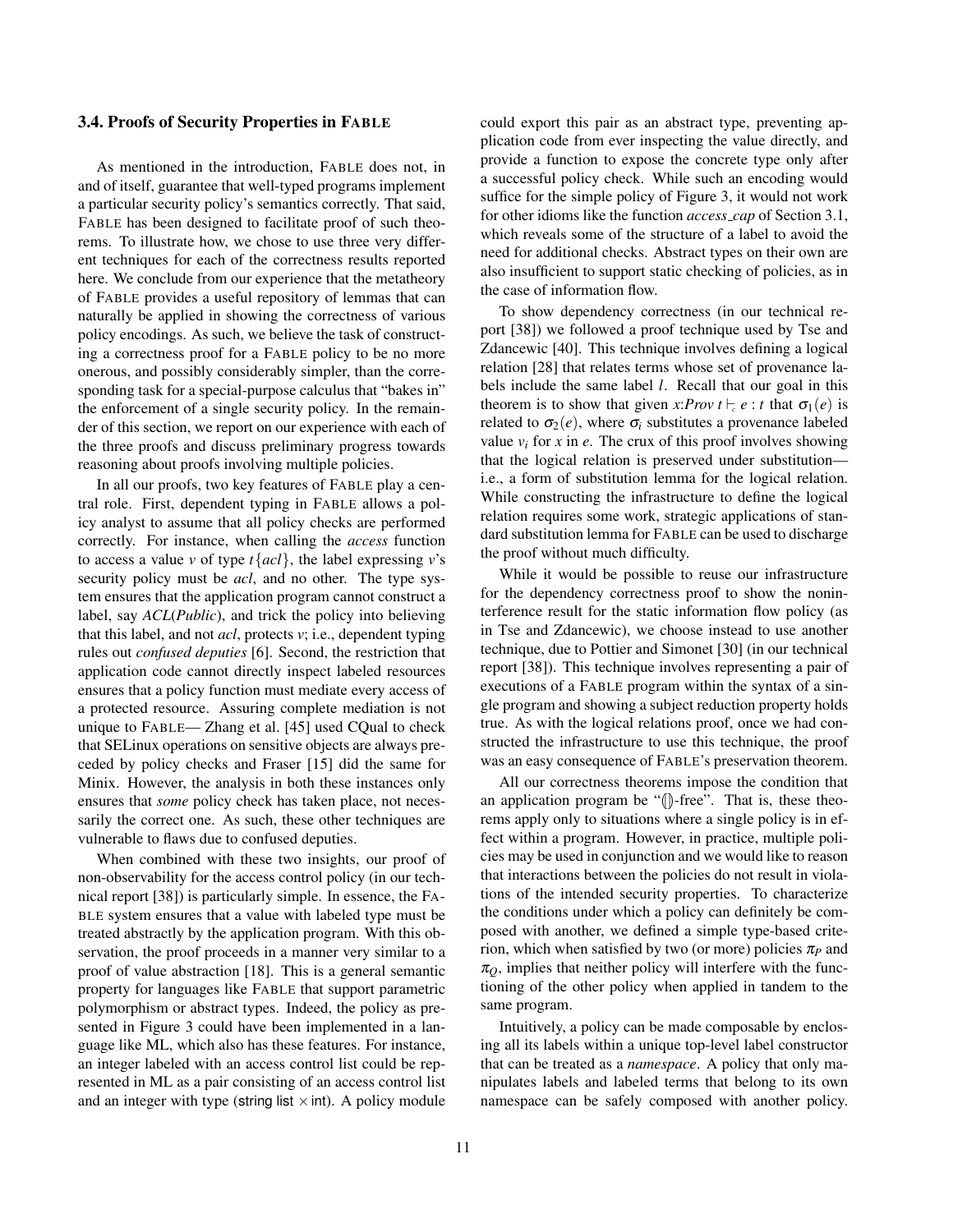The main benefit of compositionality is modularity; when multiple composable policies are applied to a program, one can reason about the security of the entire system by considering each policy in isolation. Policy designers that are able to encapsulate their policies within a namespace can package their policies as libraries to be reused along with other policy libraries.

Our notion of composition is a noninterference-like property—a policy is deemed composable if it can be shown not to depend on, or influence the functioning of another policy. As with noninterference properties in other contexts, this condition is often too restrictive for many realistic examples in which policies, by design, must interact with each other. We find that policies that do not compose according to this definition perform a kind of declassification (or endorsement) by allowing labeled terms to exit (or unlabeled terms to enter) the policy's namespace. We conjecture that the vast body of research into declassification [33] can be brought to bear here in order to recover a degree of modularity for interacting policies. Our technical report [38] contains the formal statement and proof of the policy noninterference theorem and further discussion of the applicability of this condition.

Finally, although we have focused on bisimulation properties in this paper, we believe that our approach is also likely to be useful in proving other kinds of security properties. For instance, we have recently begun investigating the enforcement of information release protocols by adding affine types to FABLE [39]. We formulate these protocols in terms of security automata used as a kind of typestate [36]. We have been able to prove that type-correct programs produce execution traces that contain event sequences in compliance with specific information release protocols. We have also found other forms of substructural types to be useful. Our technical report [38] sketches the use of relevant types to track side-effects in programs that manipulate references to mutable state.

## 4 SELINKS: FABLE for Web Programming

We have implemented FABLE as an extension to the LINKS functional web-programming language [12]; we call our extension *Security-Enhanced* LINKS, or SELINKS. This section briefly describes our SELINKS implementation and presents our experience using it to build two applications, a wiki SEWIKI and an on-line store SEWINESTORE.

### 4.1. SELINKS

LINKS is a new programming language with which a programmer can write an entire multi-tier web application as a single program. The compiler splits that program into components to run on the client (as JavaScript), server (as a local fragment of LINKS code), and database (as SQL). By extending LINKS with FABLE's label-based security policies, we can build applications that police data within and across tiers, up to the level of trust we have in those tiers. In our test applications we assume the server and database are trusted but the client is not.

LINKS is a functional programming language equipped with standard features such as recursive variant types, pattern matching, parametric polymorphism, and higher-order functions. As such, the FABLE policies we have presented so far transliterate naturally into SELINKS. One difference is that rather than define a special type lab as in FABLE, in SELINKS we allow arbitrary expressions to be treated as labels. The examples in this paper can be represented in SELINKS using expressions with a variant type as a label. Our applications make use of variants, strings, integers, lists and records to more easily construct and inspect labels.

SELINKS also provides native support for the syntactic shorthands shown in Figure 2. Type abbreviations in LINKS have been extended in SELINKS to support abbreviations of dependent types. Policy functions are designated by the qualifier policy, as in the examples of this paper. We also provide native support for dependent tuples in terms of existential packages rather than requiring the programmer to encode them with higher-order functions. While this makes dependent tuples easier to use, existential packages in SELINKS must still be carefully manipulated using explicit *pack* and *unpack* operations.

Finally, although LINKS makes heavy use of type inference, in SELINKS we rely on annotations to check code that manipulates security labels and labeled types. However, we provide limited but convenient forms of inference to simplify programming and cut down on annotations. For instance, instantiations of phantom label variables are always inferred and, in many common cases, pack and unpack operations can also be inferred. Additionally, code that does not use our type extensions can still benefit from standard LINKS type inference.

## 4.2. SEWIKI and SEWINESTORE

SEWIKI is an on-line document management system inspired by *Intellipedia*, a set of web applications designed to promote information sharing throughout the United States intelligence community [31]. SEWIKI consists of approximately 3500 lines of SELINKS code. It enforces a finegrained combination of a group-based access control policy and a provenance policy on documents. A document is represented as a *n*-ary tree according to the following type definition:

typename *Doc* = *Node* of [*Doc*] | *Leaf* of *String*  $|$  *Labeled* of  $(l:DocLabel \times Doc\{l\})$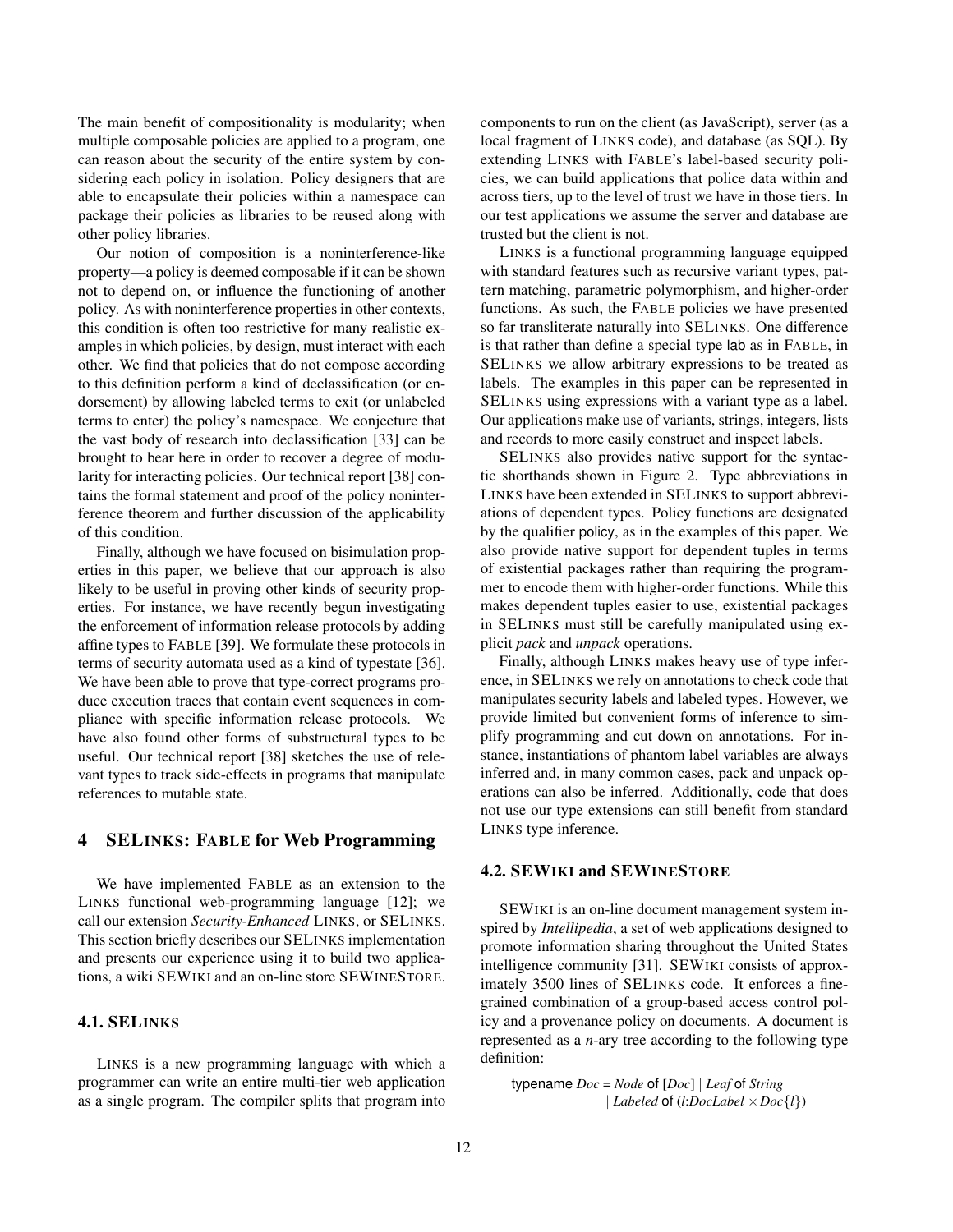Here, [*t*] is SELINKS notation for a list of *t*-typed values. The *Labeled* constructor allows nodes to have a security label according to the dependent pair  $(l:DocLabel \times Doc\{l\})$ . The type *DocLabel* is the type of security labels for documents.

typename *Group* = *Authors* | *Auditors* | *Administrators* typename *Acl* = ( *read*:[*Group*], *write*:[*Group*] ) typename *DocLabel* = ( *acl*: *Acl*, *prov*: *Prov* )

*DocLabel* is a record with the fields *acl* and *prov* for storing access control and provenance labels respectively. The type *Acl* is itself a record containing two fields, *read* and *write*, that maintain the list of groups authorized to read and modify a document node, respectively. At the moment, we have three groups: *Authors*, in which all document authors are members; *Auditors*, the group of users that are trusted to audit a document; and *Administrators*, which include only the system administrators. We implement authentication credentials as terms of the type *Cred* (not shown). This type is similar to the type of credentials produced by *login* in the FABLE access control policy (Figure 3) except that *Cred* includes additional useful information such as the user's name and unique identifier.

Possible document modifications are mediated by the *write access* policy function, which has the following type: *write\_access*: $\forall \alpha, \beta$ *. Cred*  $\rightarrow$  (*f*: $\alpha \rightarrow \beta$ )  $\rightarrow$  (*l*:*Acl*)  $\rightarrow \alpha$  {*l*}  $\rightarrow \beta$  {*l*}

This function allows a caller to pass in a user's credential and a function *f* that is intended to modify a resource  $\alpha$ labeled with an access control label *l*. If *write access* determines that the user is in the writer's group of the *Acl l*, the function *f* is applied and the policy relabels the modified resource with the (access control) label of the original.

SEWIKI also includes a revision history tracking policy, similar in spirit to the provenance tracking policy of Section 3.2. We track provenance through all operations that alter a document while still enforcing the access control policy. We represent provenance information using the *Prov* type shown below and store this information in the *prov* field of a *DocLabel*.

typename *Op* = *Create* | *Edit* | *Delete* | *Restore* | *Copy* | *Relabel* typename *Prov* = [(*oper*:*Op*, *user*:*User*)]

The provenance label of a document node consists of a list of operations performed on that node together with the identity of the user that authorized that operation. Tracked operations are of type *Op* and include document creation, modification, deletion and restoration (documents are never completely deleted in SEWIKI), copy-pasting from other documents, and document relabeling. For the last, authorized users are presented with an interface to alter the access control labels that protect a document.

Policy functions that enforce this composite policy are fairly modular. For instance, a policy function that mediates modification of a document first projects out the *acl* component of the label and calls *write access* to ensure that the modification is authorized. It then records the *Edit* operation in the *prov* field of the edited document's label.

In addition to building SEWIKI, we extended the "wine store" e-commerce application that comes with LINKS by creating labels to represent users and associating such labels with orders in a shopping cart and order history. This helps ensure that an order is only accessed by the customer who created it. As in the SEWIKI, the user's credential is represented using *Cred*; order information is defined below. The policy functions to view and add items to an order are implemented as simple wrappers around the same read and write access policies used in the SEWIKI.

 $typename Order = (l:Acl \times List(CartItem){l})$ 

Our experience using SELINKS to write these applications has been quite positive. The access control policies were easy to define and to use, with policy code consisting of roughly 200 lines of code total (including helper functions). The access control and login policy code was modular enough to be shared in its entirety by the two applications. The provenance policy consists of about 100 lines of code, and was also straightforward to use. Unlike the provenance policy from Section 3.2, SEWIKI provenance labels essentially track only direct data flows to and from other documents. This makes them much easier to program with since far fewer program operations need to be mediated by the policy. To support richer policies while easing the programming burden we are investigating an approach related to *weaving* in aspect-oriented programming [21] that, given a policy specification, automatically transforms a program to insert the appropriate label manipulations. We also plan to include limited support for type inference to better integrate the use of FABLE-style dependent types with standard LINKS types in SELINKS.

## 5 Related Work

Dependently-typed languages have found use in a wide variety of applications [44, 43, 3, 5]. In the context of security, Zheng and Myers [46] formalize support for *dynamic security labels* that can be associated with data to express information flow policies. The technical machinery for associating labels to terms in their system is similar to ours. There are two main differences. First, the security policy an information flow policy with a particular label model is expressed directly in the type system whereas in FABLE both the security policy and the label model are customizable. As discussed in Section 3.3, dynamic labels for information flow policies can be encoded in FABLE as a combination of our dynamic provenance and static information flow policies. Second, FABLE allows non-values to appear in types, e.g., *lub l m* in Figure 7. This permits a combina-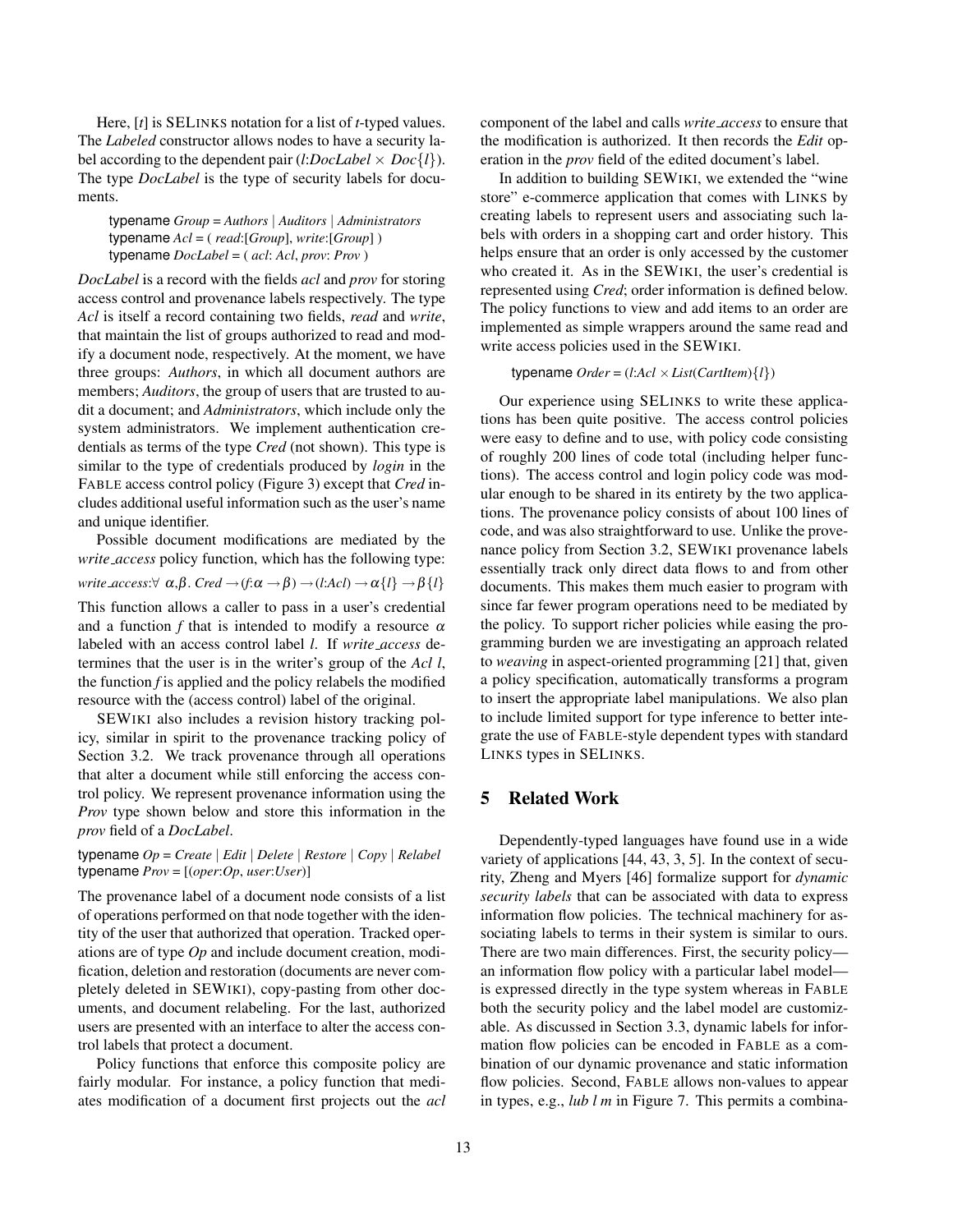tion of static and dynamic policy checking, but at the cost of potentially undecidable type checking. Our SELINKS implementation uses heuristics to ensure that type-checking never diverges.

Walker's "type system for expressive security policies" [42] is also dependently typed. Labels in Walker's language are uninterpreted predicates rather than arbitrary expressions. Walker's system can enforce policies expressed as security automata, which can capture any *safety property*. This kind of policy is also enforceable in FABLE when extended with substructural types. However, in Walker's system, the policy is always enforced by means of a runtime check. In order to recover some amount of static checking, Walker suggests that a user might add additional rules to the type system, though he is not specific about how this would be done. These additional rules would have to be proved correct with respect to a desired security property.

It has been observed that dependent types can be used to express a kind of customized type system [43], and FA-BLE's policy functions fit this description. For example, the *sub* function in the policy of Figure 7 effectively introduces a subsumption rule into the type system. Researchers have explored how user-defined type systems can be supported directly via customizable *type qualifiers*. Shankar et al. [35] have used lattice-based type qualifiers in CQual [13] to track dataflow properties like taintedness [35], and Zhang et al. [45] and Fraser et al. [15] have used qualifiers to check complete mediation in access control systems. Millstein et al [8, 1] have developed an approach in which programmers can indicate data invariants that custom type qualifiers are intended to signify. In some cases, they are able to automatically verify that these invariants are correctly enforced by the custom type rules. While their invariants are relatively simple, we ultimately would like to develop a framework in a similar vein, in which correctness properties for FABLE's enforcement policies can be at least partially automated. Marino et al. [27] have proposed using proof assistants for this purpose, and we plan to explore this idea in the context of FABLE policies.

Li and Zdancewic show how to encode information flow policies in Haskell [25]. They define a meta-language that makes the control-flow structure of a program available for inspection within the program itself. Their enforcement mechanism relies on the lazy evaluation strategy of Haskell that allows the control flow graph to be inspected for information leaks prior to evaluation. While their encoding permits the use of custom label models, they only show an encoding of an information flow policy. It is not clear their system could be used to encode the range of policies discussed here.

In other work, Li and Zdancewic [24] have proposed labeling types with functions that describe conditions under which a type is allowed to be relabeled. Their goal is to control what information is declassified by a program, whereas we aim to enforce a variety of policies.

Our technique of separating the enforcement policy from the rest of the program is based on Grossman et al's *colored brackets* [18]. They use these brackets to model type abstraction, whereas we use them to ensure that the privilege of unlabeling and relabeling terms is not mistakenly granted to application code. As a result, we do not need to specially designate application code that may arise within policy terms, keeping things a bit simpler. We plan to investigate the use of different colored brackets to distinguish different enforcement policies, following Grossman et al.'s support for multiple agents.

Finally, inasmuch as we have targeted the LINKS webprogramming language [12] as the platform on which to build FABLE, our work is related to Swift [9] and SIF [11], two Jif-based projects that aim to secure web applications. The former is a technique that permits a web application to be split according to a policy into JavaScript code that runs on the client and Java code on the server, while the latter is a framework in which to build secure servlets. As discussed in Section 4, LINKS provides similar functionality, except it additionally integrates database access code into the framework. With our new security checking features in SELINKS, as in Swift, practical, verified, end-to-end security for multi-tiered applications is within reach.

## 6 Conclusions

This paper has presented FABLE, a core formalism for a programming language in which programmers may specify security policies and reason that these policies are properly enforced. We have shown that FABLE is flexible enough to implement a wide variety of security policies, including access control, provenance, and static information flow, among other policies. We have also argued that FABLE's design simplifies proofs that programs using these policies do so correctly. We have implemented FABLE as part of the LINKS web programming language, and we have used the resulting language, which we call SELINKS, to build two substantial applications, a secure wiki and a secure online store. While more work remains to make SELINKS a fully satisfactory platform, to our knowledge, no existing framework enables the enforcement of such a wide variety of security policies with an equally high level of assurance.

Acknowledgements: We thank Jeff Foster, Boniface Hicks, Polyvios Pratikakis, Peter Sewell and the anonymous reviewers for helpful comments on a draft of this paper. The views and conclusions contained in this document are those of the authors and should not be interpreted as representing the official policies, either expressed or implied, of the Army Research Laboratory or the U. S. Government.